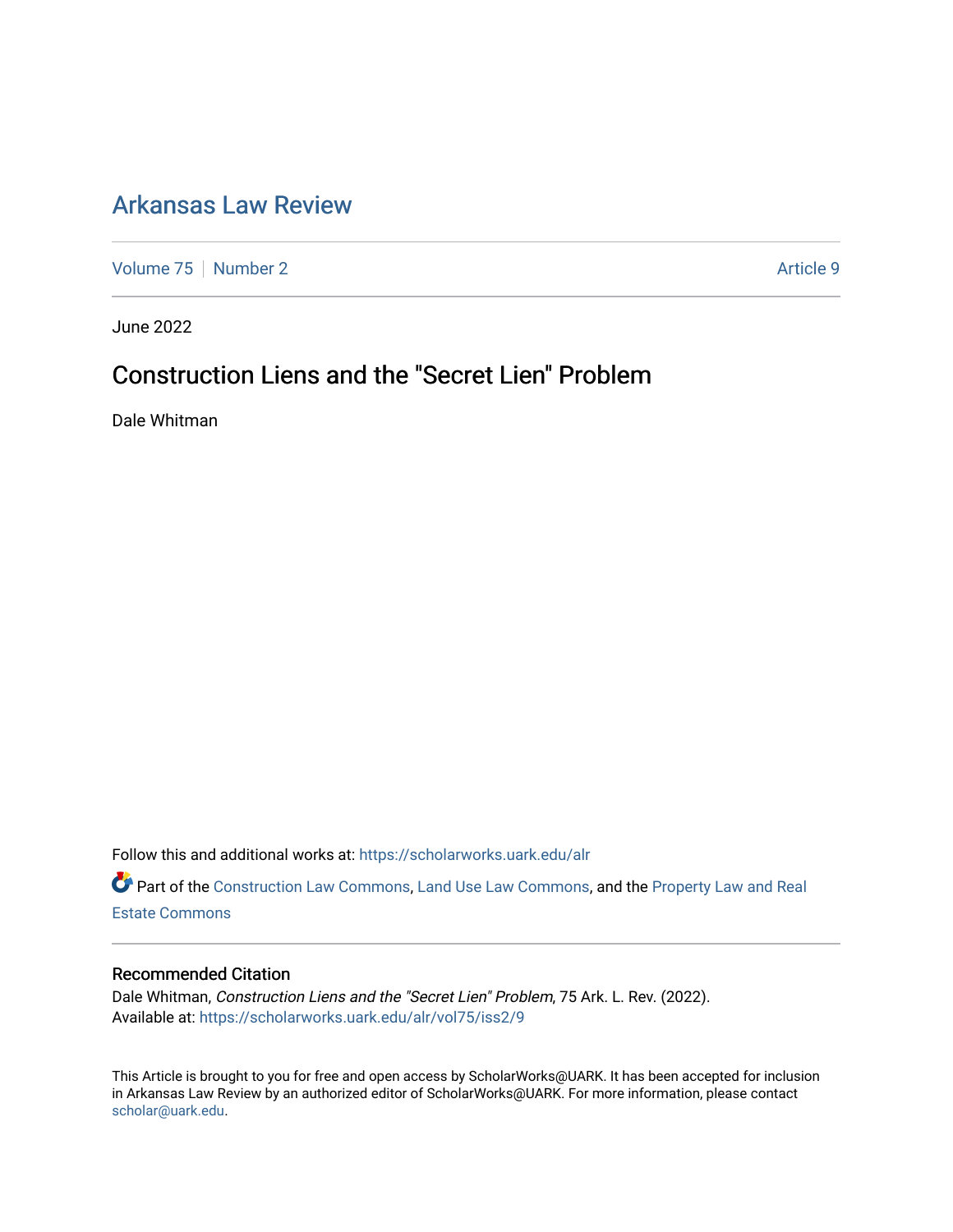# **CONSTRUCTION LIENS AND THE "SECRET LIEN" PROBLEM**

#### Dale Whitman\*

Perhaps the most essential element of a modern scheme of land ownership is a system of records that will allow an owner to show to the world, and particularly to intended transferees, that she or he owns the land in question. It is almost equally important that an owner be able to create a lien or charge on land, putting it up as security for an obligation or debt while retaining possession. And as a concomitant principle, it is critical that an intended transferee be able to detect, in a reliable system of records, whether the land has already been charged with a security interest by its present owner.

Note that the intended transferee might be a new owner, in which case the transferee will, in effect, inherit and become subject to the lien or charge of the preexisting security interest.<sup>1</sup> Alternatively, the transferee might be taking another security interest, in which case, if there is a preexisting security interest, the new interest will be subordinate in priority to the old one under the familiar common-law principal that "first in time is first in right."2 Either way, it is essential to fairness and justice that a system of records exists that will disclose to the subsequent transferee the existence of the prior security interest. If the system cannot reliably inform the subsequent party of the existence of a prior interest or lien, the subsequent party may be unfairly surprised to its great detriment. This might be termed the "secret lien" problem. It is obvious that a modern system of commerce

\* The author wishes to thank Professor Carl Circo and J. B. Cross of the Arkansas Bar for their valuable comments during the preparation of this article. Errors and oversights are those of the author alone, of course.

<sup>1</sup>*. See* Lawrence Berger, *An Analysis of the Doctrine That "First in Time is First in Right"*, 64 NEB. L. REV. 349, 350 (1985).

<sup>2</sup>*. Id.*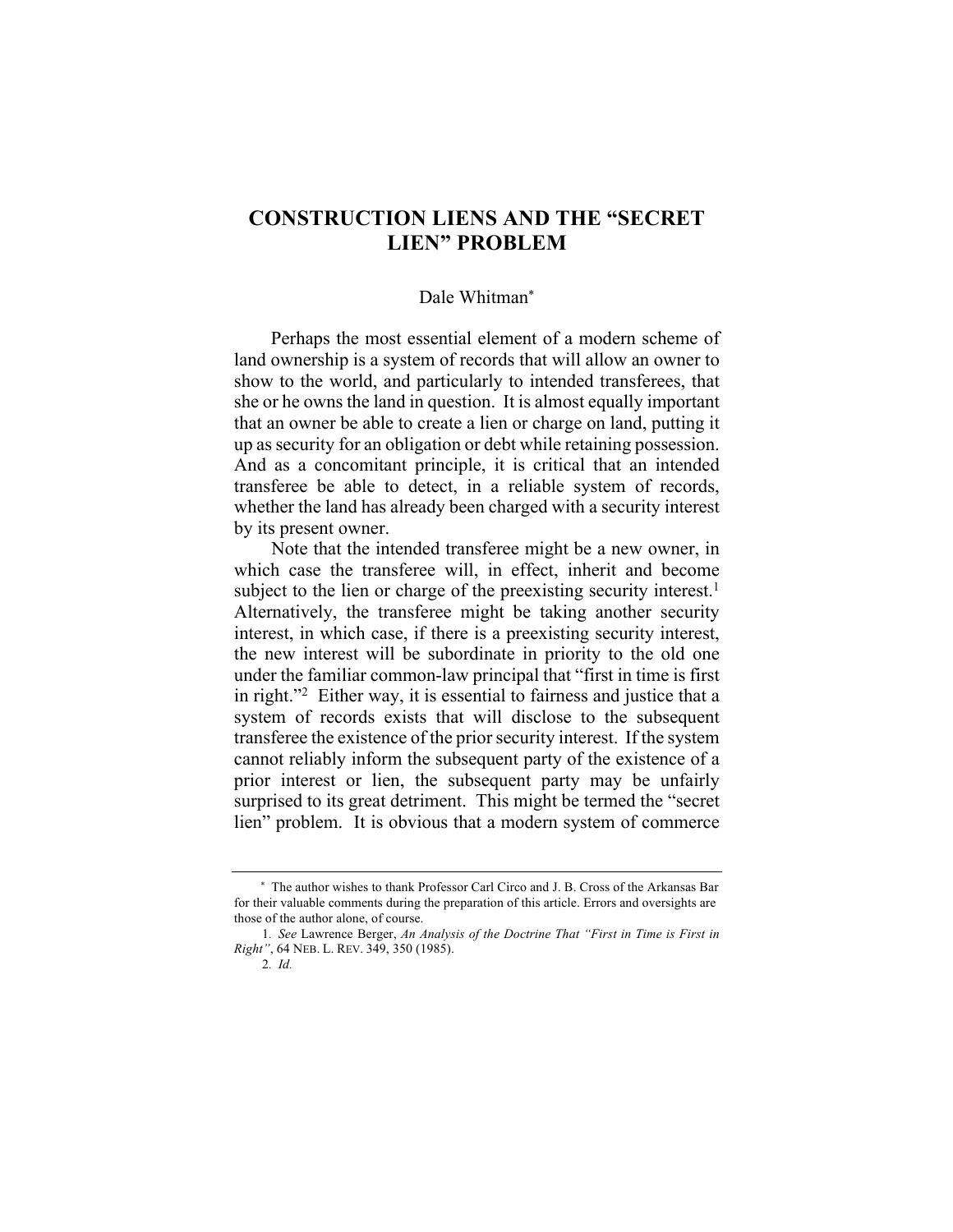in land, or in credit secured by land, cannot function successfully if it permits secret liens to any major extent.

# **I. SECRET LIENS AND THE INVENTION OF THE RECORDING SYSTEM**

In the United States, of course, the system upon which we rely to perform the task of avoiding secret liens is the recording system. Surprisingly, England had no recording or land title registration system before the twentieth century.<sup>3</sup> The early English mortgage was typically a conveyance of a fee simple subject to a condition subsequent.<sup>4</sup> The condition, upon occurrence of which the mortgagor could exercise and redeem the land, was payment of the debt on "law day," the date the debt fell due.5 The equity courts introduced flexibility into this procedure by allowing tardy payment up to a later foreclosure date set by the court.6 But for our purposes, the salient feature of this system was that there were no public records from which a subsequent purchaser or mortgagee could learn of the existence of a prior mortgage on the land.

If the mortgagee took possession of the land, that possession would likely warn future transferees of the existence of the mortgage. But it was usual for the mortgagor to retain possession, either by virtue of language in the mortgage granting that right, by a leaseback, or simply by custom.<sup>7</sup> Because there was no governmental system of land records, an innocent purchaser who had no knowledge of the preexisting mortgage might buy the land or take a subsequent mortgage on it, and do so subject to the first mortgage, only to learn later of his or her mistake. In other words, the law allowed the existence of secret liens. Such a system, which could punish the innocent purchaser or subsequent

<sup>3.</sup> Francis R. Crane, *The Law of Real Property in England and the United States: Some Comparisons*, 36 IND. L. J. 282, 290 (1961).

<sup>4</sup>*. See* GRANT S. NELSON, DALE A. WHITMAN, ANN M. BURKHART & R. WILSON FREYERMUTH, REAL ESTATE FINANCE LAW § 1.2 (6th ed. 2015) [hereafter "REAL ESTATE FINANCE LAW"].

<sup>5</sup>*. Id.*

<sup>6</sup>*. Id.* § 1.3.

<sup>7</sup>*. Id.* § 1.2.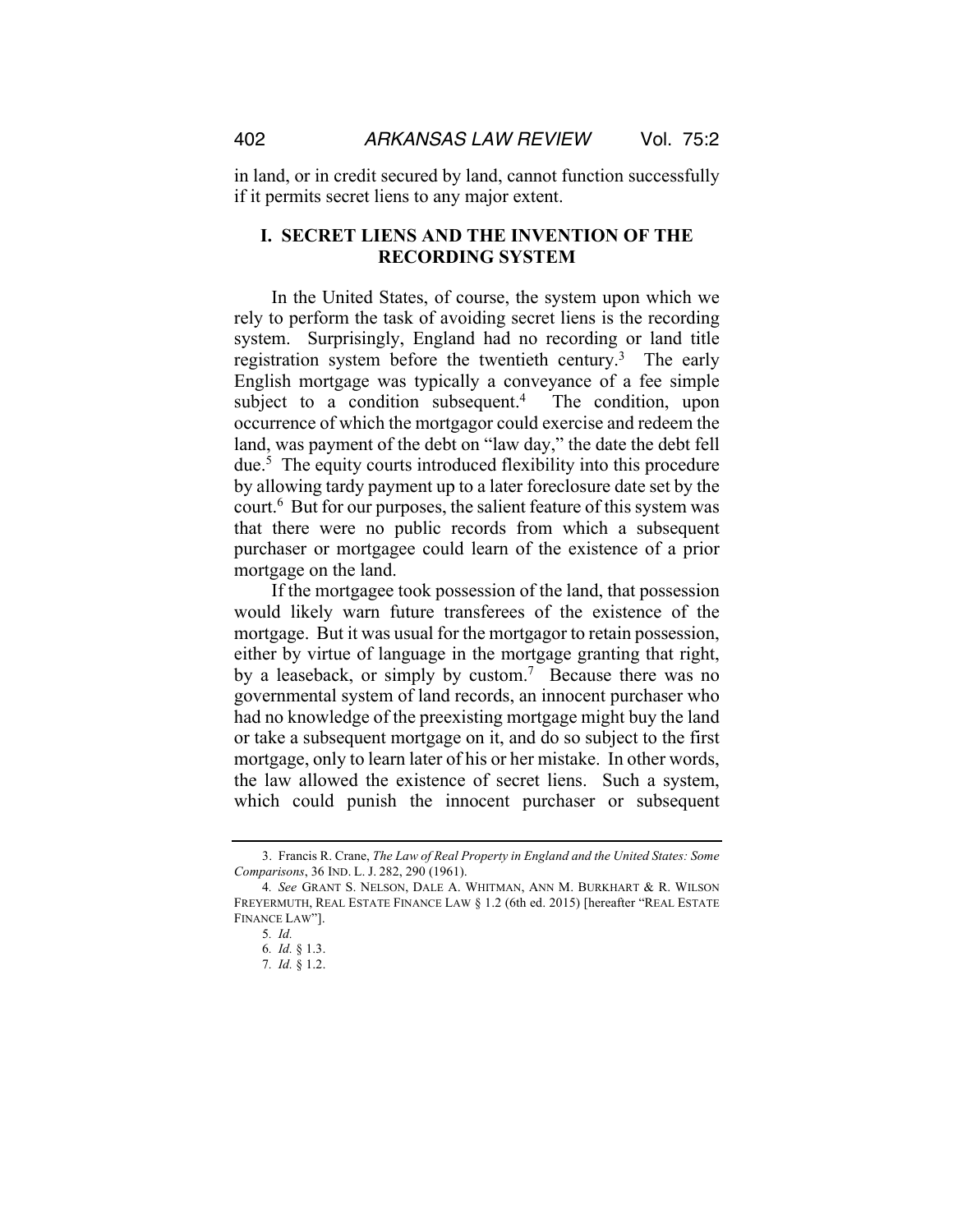mortgagee, was unacceptable to the American colonists, and they were determined to change it.

Our recording system was invented in the Massachusetts Bay Colony.<sup>8</sup> While some towns apparently had local recording prior to this date, the first colony-wide act was adopted in 1640.<sup>9</sup> It applied to both deeds and mortgages.<sup>10</sup> Unlike modern recording acts, which typically operate only in favor of bona fide purchasers, it simply provided that conveyances were not effective against *any* subsequent third party unless they were recorded. For example, as to mortgages, the act said:

And that no such bargain, sale, or grant already made in way of mortgage where the grantor remains in possession, shall be of force against any other but the grantor or his heirs, except the same shall be entered, as is hereafter expressed, within one month after the end of this Court, if the party be within this jurisdiction, or else within 3 months after he shall return.<sup>11</sup>

In simple terms, the recording system the colonists invented had two functions. One was to allow owners to demonstrate their ownership. This was useful mainly when they desired to sell or mortgage their land. The system gave purchasers and mortgagees some confidence that the party with whom they were dealing actually had title to the land. The other function, closely related, was to assure such purchasers and mortgagees that the title on which they were relying was not burdened by preexisting mortgages, liens, or other encumbrances—again, to oversimplify a bit, that there were no secret liens.

While the original Massachusetts Bay statute quoted above protected all subsequent takers, nearly all of the recording acts that subsequently evolved protected only subsequent parties who took their interests in the land in good faith and paid value—that is, they were "bona fide purchasers."12 Moreover, the protection

<sup>8</sup>*. See* PHILIP J. NEXON, REAL ESTATE TITLE PRACTICE IN MASSACHUSETTS § 1.4 (Mass. Cont. L. Ed. 2020).

<sup>9</sup>*. Id.* § 1.4.2.

<sup>10</sup>*. Id.*

<sup>11</sup>*. Id.* (citing 1 Mass. Colonial Records 306 (1640) (spelling modernized)).

<sup>12</sup>*. See* DALE A. WHITMAN, ANN M. BURKHART, R. WILSON FREYERMUTH & TROY A. RULE, THE LAW OF PROPERTY § 11.9 (4th ed. 2019) [hereinafter "THE LAW OF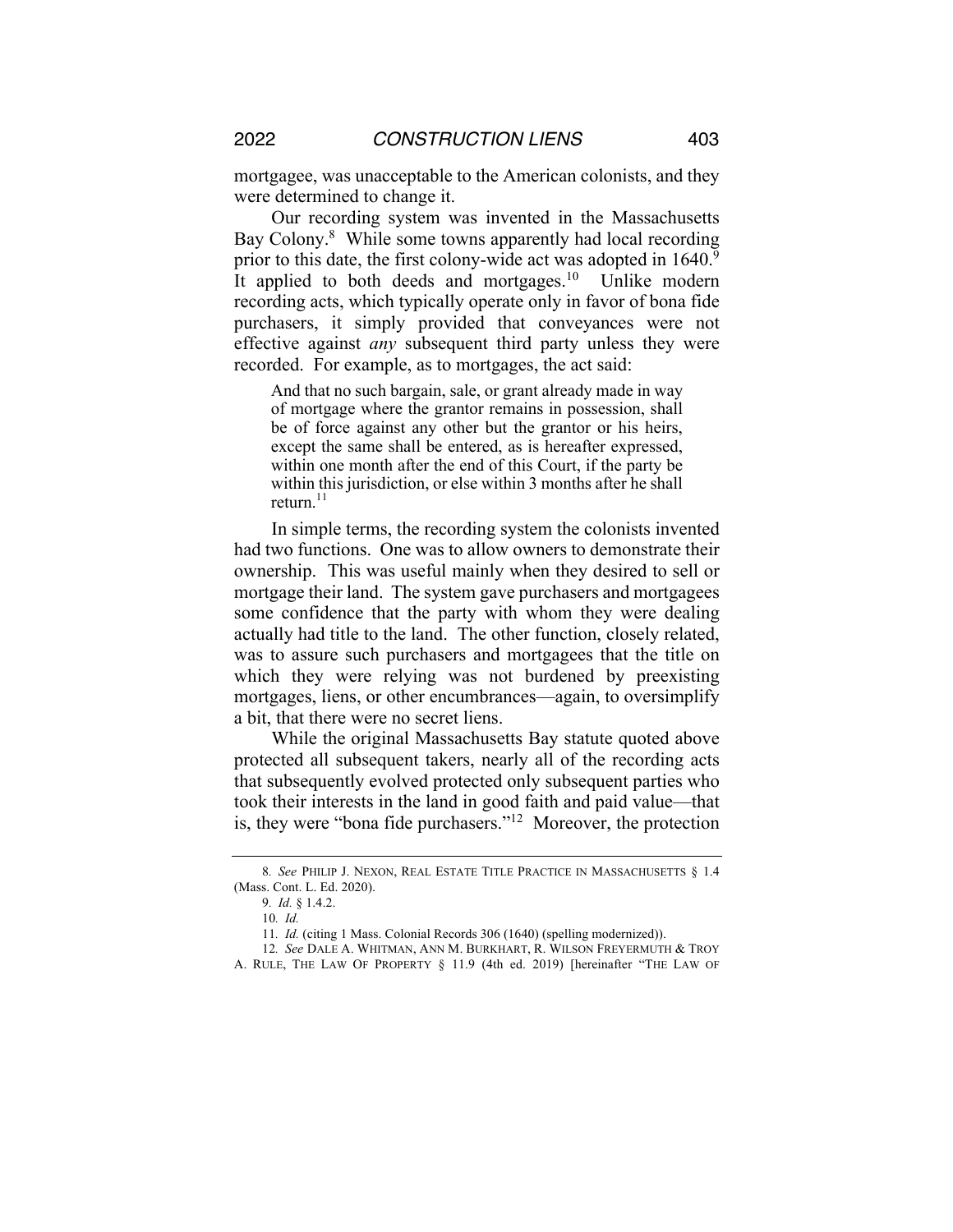afforded by the recording acts was and is in some respects weak, partial, and inadequate, $1\overline{3}$  a fact that has led in the United States to the rise of title insurance as additional protection to purchasers and mortgagees.<sup>14</sup> But defects in the recording systems are not our focus in the present Article. It remains a fact that one principal objective of those systems is to ensure that purchasers and mortgagees not be entrapped by secret liens, and in that task they are generally quite effective.

# **II. THE COURTS' ANTIPATHY TO SECRET LIENS: THE VENDOR'S LIEN AS AN ILLUSTRATION**

The principal focus of this Article will be the operation of construction liens. However, in this section we will examine, for purposes of illustration, an analogous but much simpler concept: the vendor's lien. Assume that an owner of land sells it but does not receive the full purchase price at the time legal title is passed to the purchaser by deed. A wise seller would demand that the purchaser give the seller a promissory note for the unpaid portion of the price, secured by a purchase-money mortgage on the land. But not all sellers are wise or sophisticated, so let us imagine a case in which the seller does not retain any specific security interest on the land when conveying away the title.

In this setting the courts of equity will find an implied lien on the land in favor of the seller for the remaining purchase price.<sup>15</sup> This seems a fair result; if the purchaser were permitted to keep the land's title free and clear, the purchaser would obviously be unjustly enriched. Even if the purchaser resells the property to a new party, the lien will remain in effect if the new party has notice of the fact that the original purchaser has not yet fully paid for the land. But the courts are a bit suspicious of the

PROPERTY"]. Only three modern statutes (North Carolina, Louisiana, and Delaware) do not require BFP status to protect the subsequent taker. *Id.*

<sup>13</sup>*. Id.*

<sup>14</sup>*. Id.* § 11.14.

<sup>15</sup>*. Id.* § 10.6. If the seller does reserve an express purchase-money mortgage or other documented express security interest, it is usually held that the vendor's lien has been waived. *See, e.g.*, Russo v. Cedrone, 375 A.2d 906, 909 (R.I. 1977).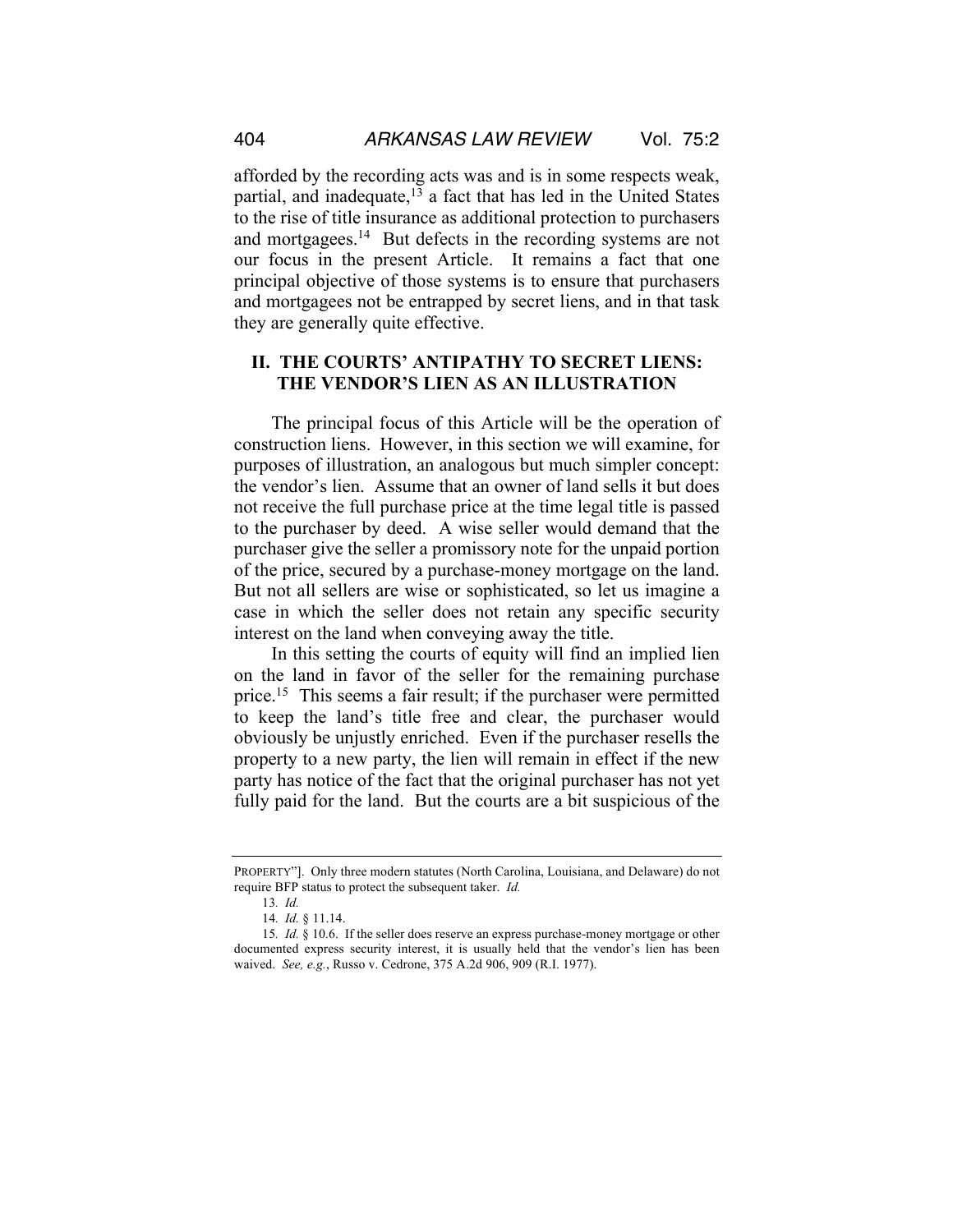lien,<sup>16</sup> and if the land is resold to a bona fide purchaser ("BFP") who lacks notice of it, title will pass free of the lien.

One can explain this result in either of two ways. One explanation is the recording act. The vendor's lien is, of course, unwritten, and therefore unrecorded. Hence, the subsequent purchaser, being a BFP, will take free of the lien.<sup>17</sup> The alternative explanation is the long-standing equitable principle that the legal interest acquired by a BFP will prevail over a prior equitable right.<sup>18</sup> Either way, the result is the same; the law's famous solicitude for BFPs will govern over the claim of the land seller, who might have protected himself or herself by more careful means—taking and recording a purchase-money mortgage. As early as 1822 the U.S. Supreme Court adopted this view, holding:

There is not perhaps a State in the Union, the laws of which do not make all conveyances not recorded, and all secret trusts, void as to creditors as well as subsequent purchasers without notice. To support the secret lien of the vendor against a creditor who is a mortgagee, would be to counteract the spirit of these laws.<sup>19</sup>

The vendor's lien thus provides us with a good example of courts' unwillingness to foist a secret lien on a BFP, frames the issue nicely, and prepares us to begin our analysis of construction liens.

<sup>16</sup>*. See, e.g.*, Brooks v. Thorne, 222 N.W. 916, 917-18 (Minn. 1929).

<sup>17</sup>*. See, e.g.*, Agri Bank FCB v. Maxfield, 316 Ark. 566, 570-71, 873 S.W.2d 514, 516- 17 (1994); Stump v. Swanson Dev. Co., 2014 IL App (3d) 110784, ¶ 95; Bolen v. Bolen, 169 S.W.3d 59, 63-64, 63 n.11 (Ky. Ct. App. 2005); Malco Realty Corp. v. Westchester Condos, LLC, 982 N.Y.S.2d 64, 64 (N.Y. Sup. Ct. 2014). In half the states (those with "racenotice" statutes), this assumes that the subsequent purchaser records his or her own deed, but that is nearly always the case. In the three pure "race" states (see THE LAW OF PROPERTY, *supra* note 12, § 11.9) the subsequent purchaser need not even be a BFP to prevail over the vendor's lien. And at least one state has a special statute dealing with vendors' liens: CAL. CIV. CODE § 3048 (West 2022) states that a vendor's lien is not valid against "a purchaser or incumbrancer in good faith and for value."

<sup>18</sup>*. See generally* 2 JOHN NORTON POMEROY, A TREATISE ON EQUITY JURISPRUDENCE § 413 (Symons ed., 1941); *see* 4 *id.* § 1253; *see also*, Weaver v. Blake, 300 N.W.2d 52, 54 & n.4 (S.D. 1980); Radke v. Myers, 167 N.W. 360, 361 (Minn. 1918) (apparently adopting both explanations).

<sup>19.</sup> Bayley v. Greenleaf, 20 U.S. (7 Wheat.) 46, 57-58 (1822).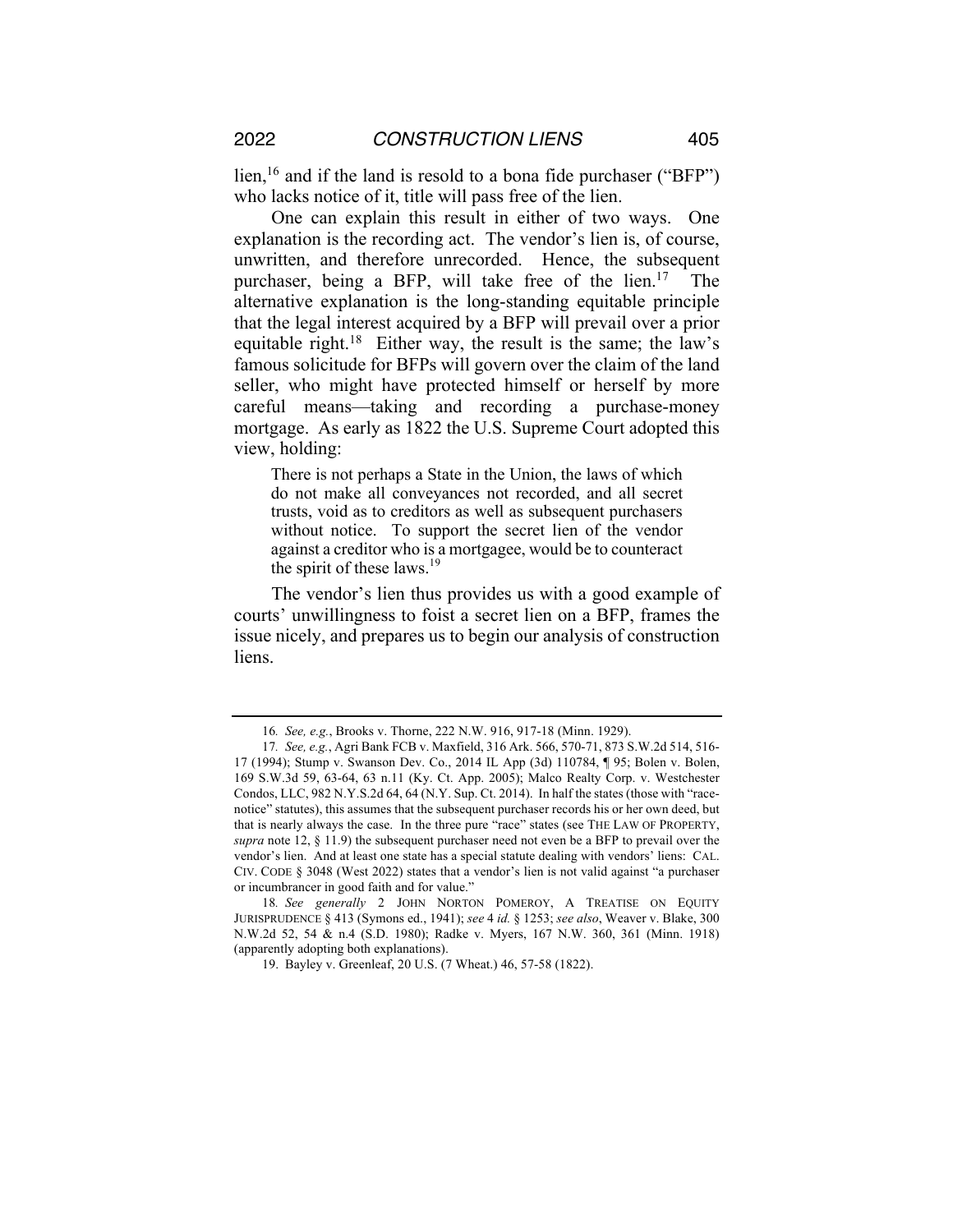#### **III. THE STRUCTURE OF CONSTRUCTION LIENS**

The concept of construction liens (traditionally termed "mechanics' liens") is simple and attractive. If someone provides labor or materials for a project of construction or improvement on real estate and is not paid for the work or materials supplied, she or he is entitled to a lien on the real property that can be foreclosed to recover the money owed.<sup>20</sup> This seems fair enough; the lien claimant has obviously increased the value of the property, and the owner would be unjustly enriched if he were permitted to retain it in its improved state without paying for the improvement.

There are at least three critical dates in the scheme under which construction liens operate. One of them is the recording date.<sup>21</sup> On this date, usually measured at 60 to 180 days after the claimant completes his or her work on the project, the claimant must record a notice of the claim of lien in the public records, usually mail a copy of the claim to the owner, and sometimes publish a copy in a local newspaper.<sup>22</sup> Within some additional period of time after that, usually six months to a year, if the claim has not been paid, the claimant must file a suit to foreclose the lien, much like the judicial foreclosure of a mortgage or the foreclosure of a judgment lien.<sup>23</sup>

The third critical date occurs long before the two mentioned above. It is the lien priority date. The most common priority date, used in nearly half of the states, is the date that work on the overall project commenced.24 Under this approach, all lien claimants get the same priority, and their liens share *pro rata* in the security afforded by the real estate.<sup>25</sup> This seems fair enough: why should the happenstance of when a particular claimant did work or provided materials during the course of construction have any effect on the priority of his or her lien?

<sup>20</sup>*. See* REAL ESTATE FINANCE LAW, *supra* note 4, §12.4. This source provides citations for all of the general descriptions of construction lien statutes in this section.

<sup>21</sup>*. See Id.*

<sup>22</sup>*. See Id.*

<sup>23</sup>*. Id.*

<sup>24</sup>*. Id.*

<sup>25</sup>*. See* REAL ESTATE FINANCE LAW, *supra* note 4, § 12.4.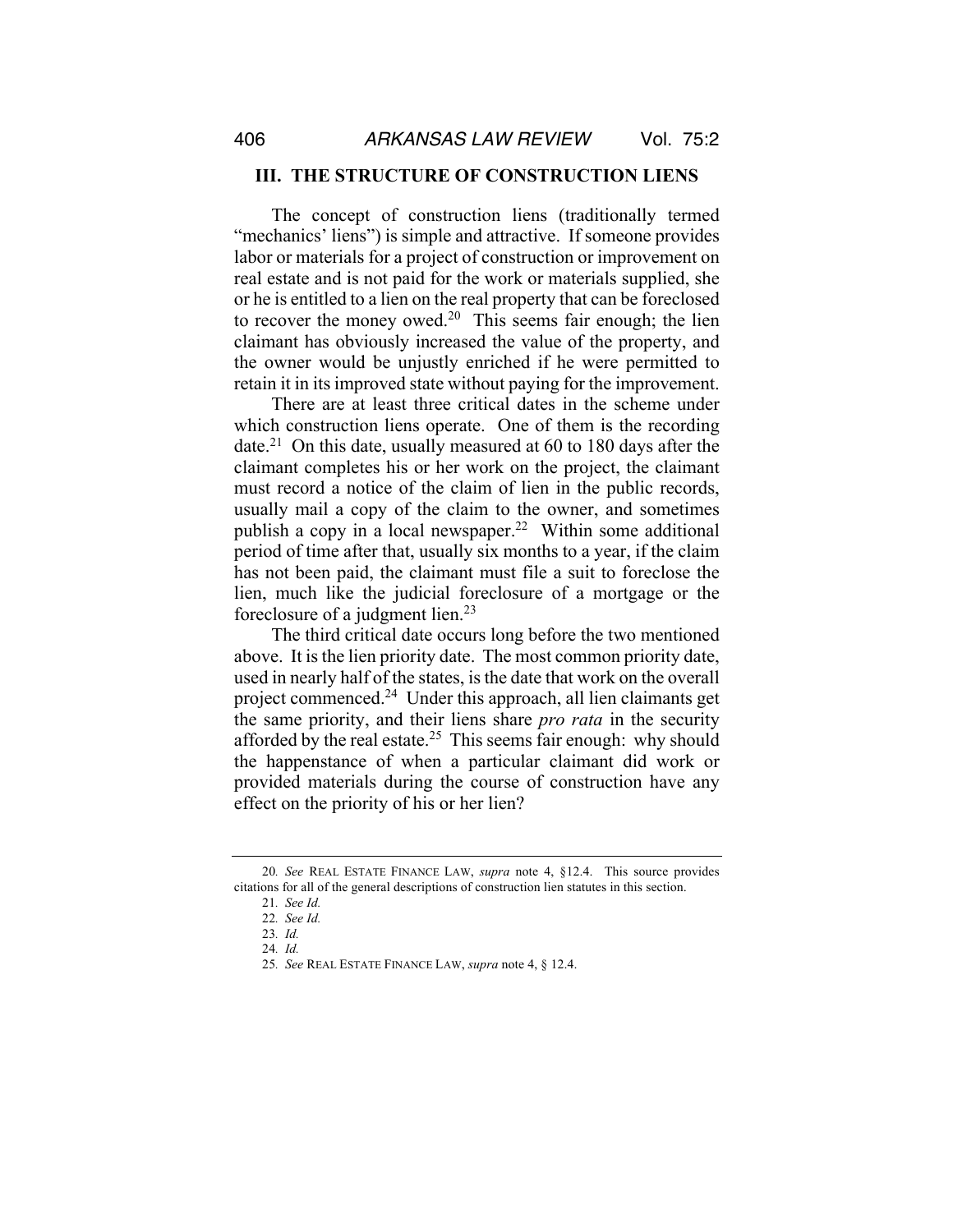The second most common approach to the lien priority date is to give each claimant priority based on the date he or she commenced work or first supplied materials on the project.<sup>26</sup> This gives an obvious advantage to those whose involvement was earlier in the construction process. A few states use a variety of other methods, including the date of the general contract, the date of the lien claimant's contract, or the date a notice of the contract was recorded.<sup>27</sup>

All of these priority dates have one thing in common, however: they are early in the construction period, while the lien claim's recording date is likely to be late in the construction period or, in many cases, well after construction is completed.28 When the lien claim is recorded, it is nearly always said to "relate back" to the priority date.<sup>29</sup> Suppose that at some time between the priority date and the recording date, someone buys the property or lends money and accepts a mortgage or other consensual lien on it. How can such a buyer or lender learn about the impending filing of the lien claim? Obviously, the traditional method of discovering the existence of prior liens—a title search in the public records—will potentially be unavailing, since the lien claimant may not yet have filed his or her claim in the records.

How will a purchaser or lender learn of liens that are yet to be filed? If they are aware that a construction project has recently been completed, or is about to be completed, and if the owner and general contractor are honest and well-organized, the answer is simple. The owner will present the purchaser or lender with a list of all subcontractors and suppliers, along with a set of final lien waivers signed by those who have finished their work. The lien waivers show that they have been fully paid and cannot file liens. Prior to closing of the sale or loan, lien waivers for the remainder of the subcontractors and suppliers will also be provided as they receive final payment.

- 26*. Id.*
- 27*. Id.*

<sup>28</sup>*. Id.*

<sup>29</sup>*. Id.*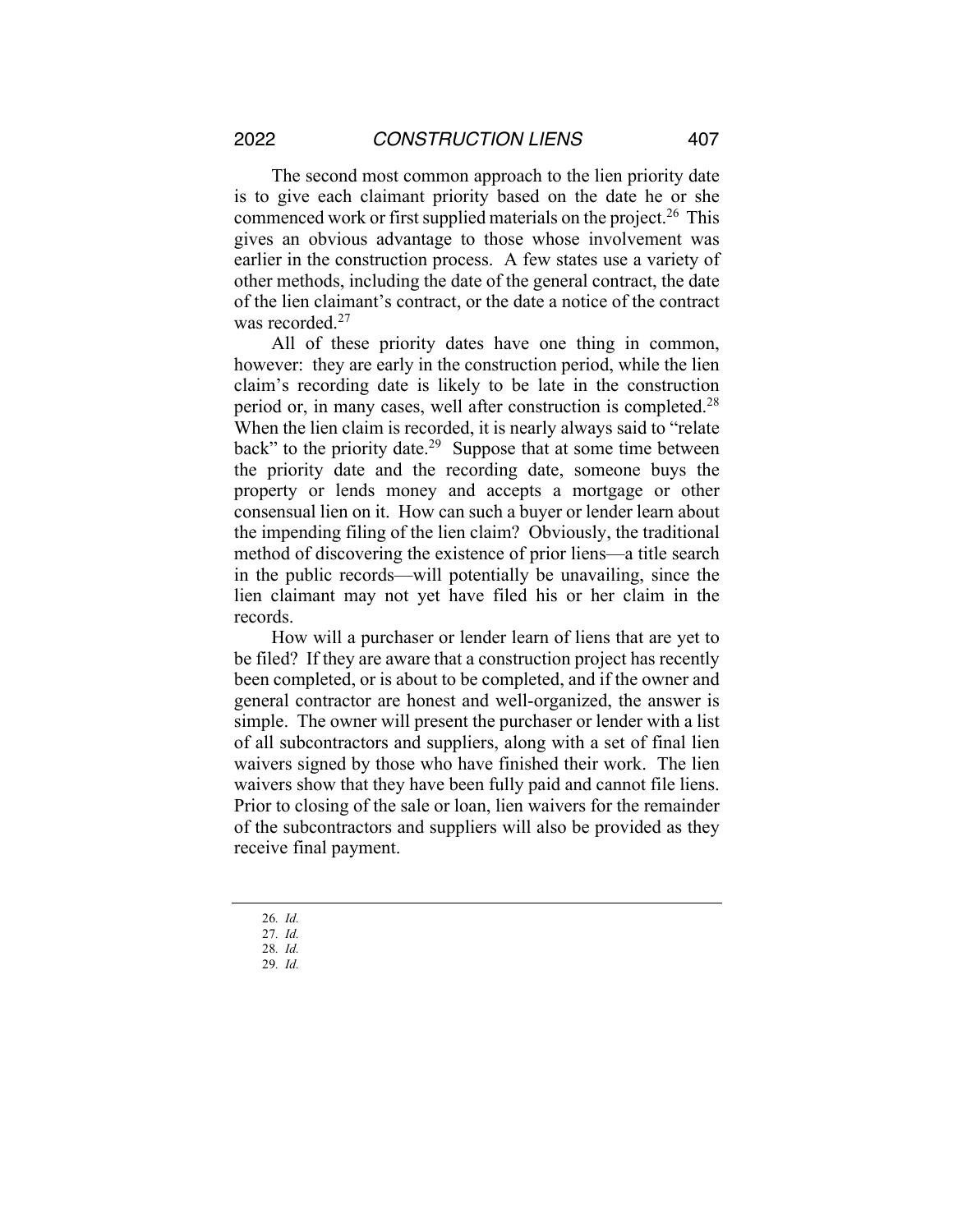What can go wrong? As it turns out, a great deal. The process of obtaining lien waivers is complicated, timeconsuming, and potentially error prone. Even a modest-sized construction project may involve several dozen suppliers and subcontractors. One or more of them may be unpaid but omitted from the lien waiver process inadvertently by the owner or general contractor, and it is easy enough for the buyer or lender (or its title insurer) to fail to notice a missing contractor, subcontractor, or supplier from the list provided by the owner. Second, if cash is running short, the owner may well be tempted to intentionally fail to pay a supplier or subcontractor, and to omit that party from the list of lien waivers given to the buyer or lender. Again, the omission may not be noticeable to the buyer or lender.

Third, will the fact of recent construction be apparent to the buyer or lender? If it is a new building or major work, probably so. But a more minor remodeling job, such as the replacement of a roof, repaving of a parking lot, or replacement of an HVAC unit, may not be obvious at all, and may fail to trigger any further inquiry. At most, the owner may simply sign a (false) affidavit stating that no construction work has occurred on the property during the past X months. No question of lien waivers will ever arise. Yet if a contractor or supplier on such a minor job is in fact not paid, a lien may well be filed.

All in all, there is simply no assurance that a buyer or lender will get notice of an impending, but as yet unrecorded, lien filing on the property. If such a party acquires the property or a mortgage on it after the lien priority date, but before a lien is recorded, that party is at risk of being victimized by a secret lien. Of course, if the courts followed the philosophy we outlined earlier with regard to vendors' liens and other secret liens, they would step in and protect the BFP. But with construction liens, things are not so simple, because construction liens are creatures of statute. The statutes may not make any provision for protection of BFPs, and courts may not feel at all comfortable creating judicial exceptions to statutory language. $30$  Hence an innocent

<sup>30.</sup> Of course, a judicial recognition of such protection is possible. *See* Anderson v. Streck, 378 S.E.2d 526, 528 (Ga. App. 1989); *see also* COLO. REV. STAT. ANN. § 38-22-125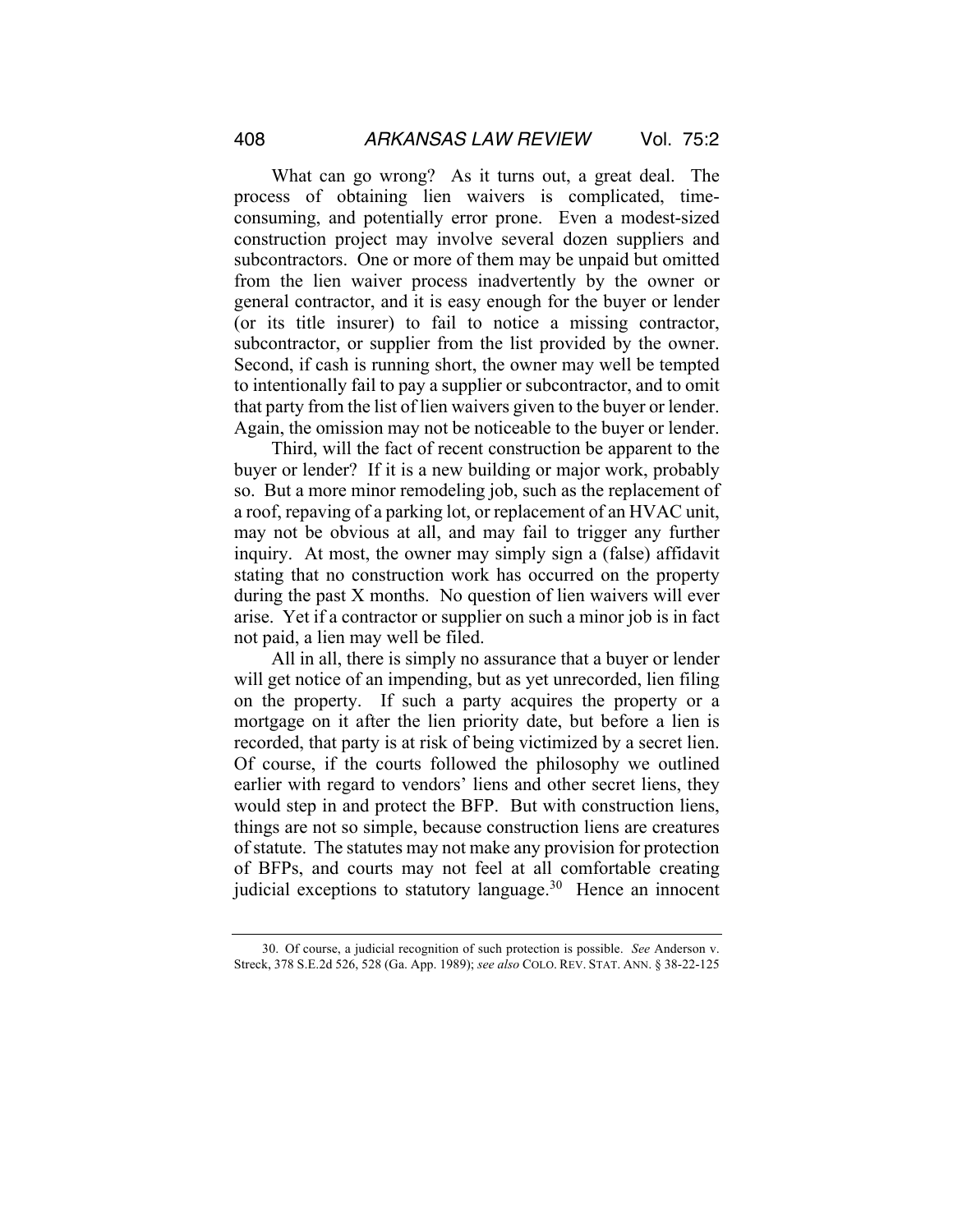buyer or lender may be subjected to a construction lien. Therein lies the problem this Article intends to address.

At this point we propose to leave the general and examine the specific. We will consider the construction lien statutes of Arkansas and the eight states contiguous to Arkansas to see if the scenario described above can realistically occur in each of them, and whether in each there are any statutory or judicially created protections for the innocent buyer or lender. The choice of these nine states is admittedly arbitrary but will provide a snapshot of the problem in this region of the nation. We will begin with Arkansas.

## **IV. ARKANSAS CONSTRUCTION LIENS AS ILLUSTRATIVE OF THE SECRET LIEN PROBLEM**

Arkansas follows the general pattern for construction liens outlined above. A contractor, subcontractor, or supplier is entitled to file in the public records a lien for labor, goods, or services incorporated into an improvement on real property.<sup>31</sup> The filing, known as a "Statement of Account," may be filed up to 120 days after the last work or material delivery by the lien claimant.<sup>32</sup> At least ten days prior to filing, the lien claimant must send a notice to the owner of the property of the claimant's intent to file the lien.<sup>33</sup> If the claimant is not paid, she or he has fifteen months after filing the lien to file a judicial complaint to foreclose the lien.34

The key issue in this process is the priority of the lien. All liens filed by all claimants receive the same priority date, which is the date of commencement of work on the overall project.<sup>35</sup> Commencement is defined by statute as "visible manifestation of activity on real estate that would lead a reasonable person to believe that construction or repair of an improvement to the real

<sup>(2021) (</sup>protecting BFPs against certain mechanics liens if filed more than two months after completion of a one-family or two-family dwelling).

<sup>31.</sup> ARK. CODE ANN. § 18-44-101(a) (2021).

<sup>32.</sup> ARK. CODE ANN. § 18-44-117(a)(1) (2019).

<sup>33.</sup> ARK. CODE ANN. § 18-44-114(a) (2009).

<sup>34.</sup> ARK. CODE ANN. § 18-44-119 (2005).

<sup>35.</sup> ARK. CODE ANN. § 18-44-110(a)(1) (1995).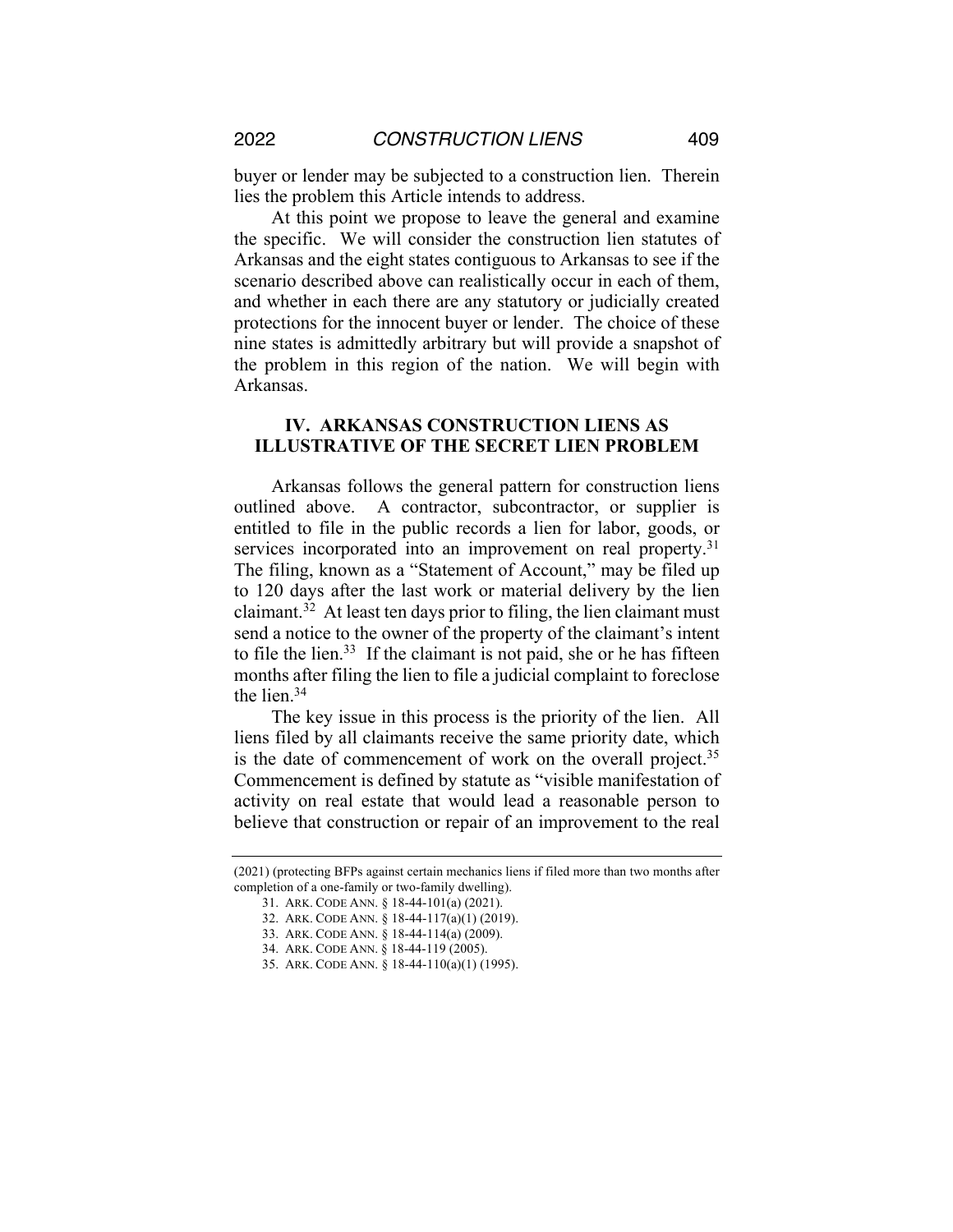estate has begun or will soon begin."36 As illustrations, the statute mentions delivery of materials, grading or excavating, laying out lines or grade stakes, and demolition of existing structures. $37$ 

Thus, the stage is set for the secret lien problem. One who buys or takes a mortgage on the property after commencement of the project, but before 120 days have expired after its completion, will take his or her interest subordinate in priority to any construction liens that may be filed. Yet there is no assurance whatsoever that such buyers or mortgagees will have notice that liens are pending. As noted above, they may not even be aware of the construction work or completed repairs. For liens filed by subcontractors and suppliers who participated late in the construction process, there is a period of nearly four months after construction is completed, but before any lien filing need take place, when a buyer or mortgagee might acquire an interest in the property despite no obvious evidence that any recent construction has taken place.<sup>38</sup>

Even if buyers or mortgagees are aware of the recent construction or repair project, and even if they are sophisticated enough to understand the need for lien waivers, they may request waivers but be negligently or intentionally misinformed by the owner as to the identity of the relevant subcontractors and suppliers. They have no practical means of protecting themselves from this eventuality. If they can convince a title insurer to cover them for this risk, which is unlikely, that merely passes any potential loss to the title underwriter—which is no fairer than leaving it with the buyer or mortgagee, although at least it spreads the loss among a broader group.

Arkansas statutes require two specific notices in connection with the eligibility of potential lien claimants to file their liens. The first is required only in the case of construction of residential property of four dwelling units or less.<sup>39</sup> The notice must be sent by the prime contractor to the owner before work on the project commences. Only a single notice is required, and it is effective

<sup>36.</sup> ARK. CODE ANN. § 18-44-110(a)(2).

<sup>37.</sup> ARK. CODE ANN. § 18-44-110(a)(2).

<sup>38.</sup> ARK. CODE ANN. § 18-44-117(a)(1) (2019).

<sup>39.</sup> ARK. CODE ANN. § 18-44-115(b)(4) (2021).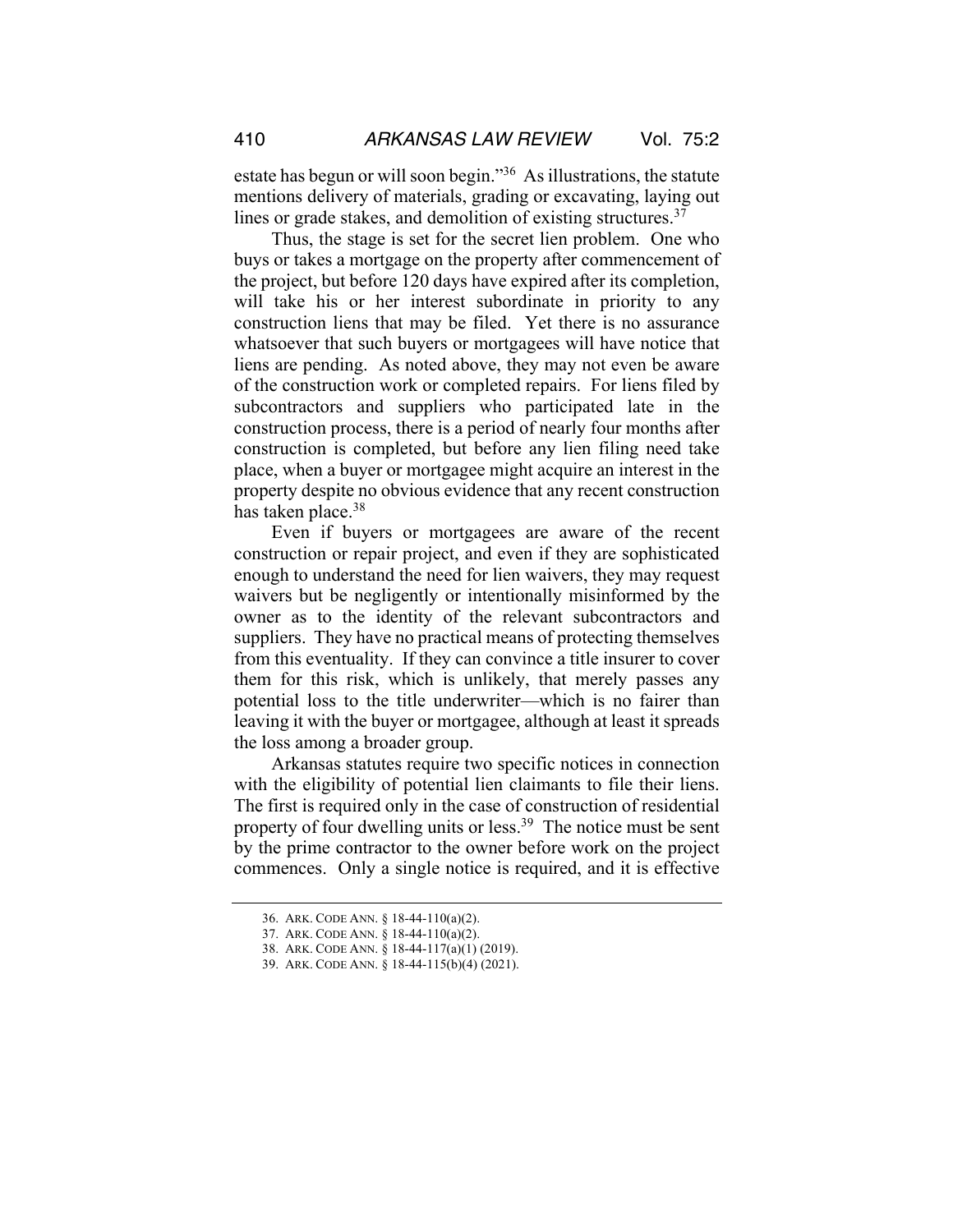2022 *CONSTRUCTION LIENS* 411

for all subcontractors and suppliers. If the prime contractor does not give the notice, then any subcontractor, laborer, or supplier may do so (even after the project commences), $40$  and such a notice is effective for subcontractors and suppliers for work done thereafter but is not effective for the prime contractor.

If no notice is given, no lien to assist in recovery on any contract may be filed.<sup>41</sup> However, there are two exceptions:<sup>42</sup> (1) if a payment bond is in place (a rare occurrence on small residential projects), and (2) if claim of lien is for materials that have been directly sold to the owner by a supplier.<sup>43</sup> The notice is not required to contain any listing of the subcontractors or suppliers.<sup>44</sup>

The second "extra" notice applies only to properties that the first notice, discussed above, does not apply to—that is, nonresidential property and residential property with five dwelling units or more.<sup>45</sup> The notice is usually termed a "seventyfive day notice" because it requires that each subcontractor or supplier, in order to be eligible to file a lien, must notify the owner that it is unpaid within seventy-five days from the time that it commenced supplying materials or labor to the project.<sup>46</sup> The notice must identify the project or job and the subcontractor or supplier, briefly describe the work or materials, and state the amount unpaid.<sup>47</sup> In effect, this notice is a warning to the owner that if she or he does not take appropriate measures to insure that the claimant is paid, a lien may be filed. If a subcontractor or supplier has not sent a seventy-five-day notice, no lien can be filed.48

<sup>40.</sup> ARK. CODE ANN. § 18-44-115(a)(5)(b)(i).

<sup>41.</sup> ARK. CODE ANN. § 18-44-115(a)(4), (a)(5)(C).

<sup>42.</sup> ARK. CODE ANN. § 18-44-115(a)(8).

<sup>43.</sup> ARK. CODE ANN. § 18-44-115(8)(A).

<sup>44.</sup> ARK. CODE ANN. § 18-44-115(b)(6).

<sup>45.</sup> ARK. CODE ANN. § 18-44-115(b)(4).

<sup>46.</sup> ARK. CODE ANN.  $\S$  18-44-115 (b)(5)(A). The class of persons who must file the seventy-five-day notice is broadened to include "service providers," defined as an architect, an engineer, a surveyor, an appraiser, a landscaper, an abstractor, or a title insurance agent. ARK. CODE ANN. § 18-44-115(b)(2)(B).

<sup>47.</sup> ARK. CODE ANN. § 18-44-115(b)(6).

<sup>48.</sup> ARK. CODE ANN. § 18-44-115(b)(4).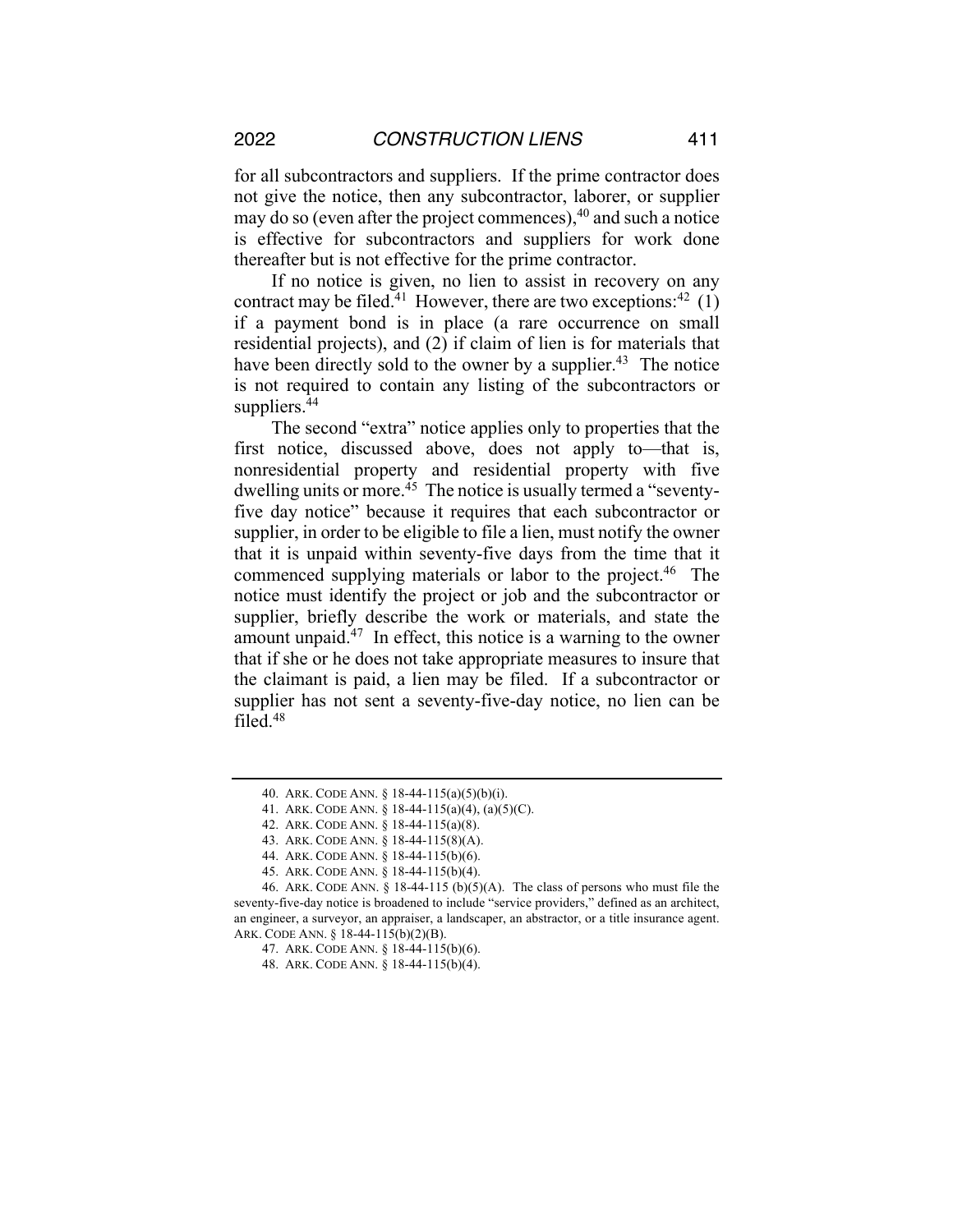Both notices may be useful to owners who are having construction work done on their real estate. Unfortunately, they have no value to prospective BFPs or creditors making loans on that real estate. The primary reason is that they are not recorded in the public records, so that there is no certain way for a BFP to locate them. In the case of a seventy-five day notice, a purchaser or lender can *ask* the owner for a copy of the notices received, but there can be no way to ensure that the owner will provide them, or all of them.49 Moreover, the owner may receive additional seventy-five day notices after the request is received, and indeed, even after the closing of the sale or loan.<sup>50</sup> The residential precommencement notice does not even provide this much assistance, since it does not list the names of potential lienors.<sup>51</sup>

All in all, it is apparent that the Arkansas General Assembly has not considered the problem of the BFP and has provided no practical means for such a party to be protected from secret mechanics' liens. There appears to be no Arkansas judicial authority considering the issue.

# **V. A COMPARISON WITH THE CONSTRUCTION LIEN STATUTES OF SURROUNDING STATES**

In this section we propose to examine the construction lien statutes of the states surrounding Arkansas to see to what extent they too present the problem of secret liens in roughly the same manner as Arkansas. Of course, construction lien statutes are famously individualized, and no two states have identical statutes, so we are looking for overall patterns rather than perfect matches. Bear in mind, as well, that there are many subtle differences among these statutes that have nothing to do with the problem of secret liens and that are outside the scope of our treatment here.

#### **A. Kansas**

<sup>49</sup>*. See supra* notes 26-38 and accompanying text.

<sup>50</sup>*. See* ARK. CODE ANN. § 18-44-115(b)(5)(A).

<sup>51</sup>*. See* ARK. CODE ANN. § 18-44-115(a)(3), (a)(5)(B)(i).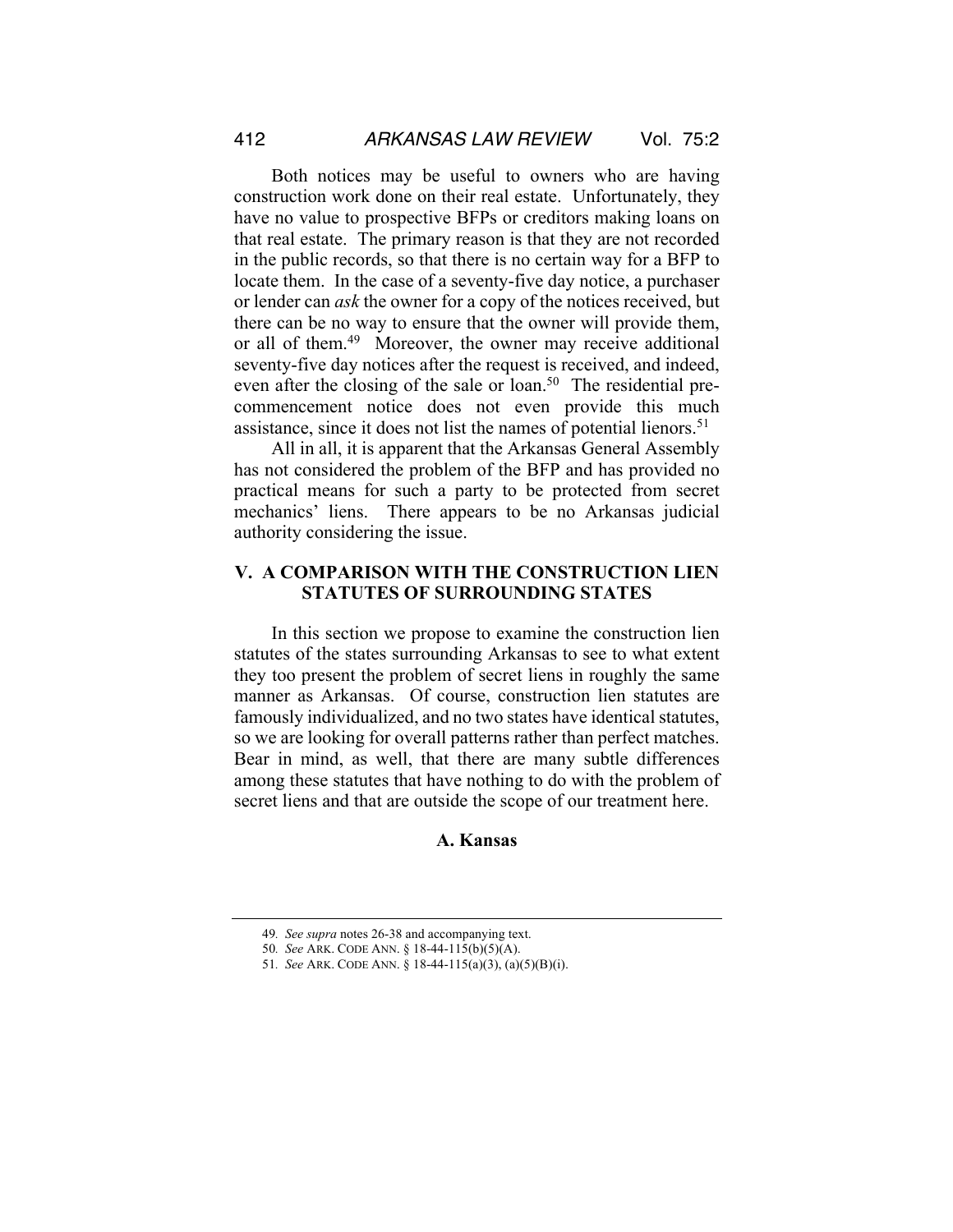At first glance, the Kansas construction lien statute's definitions seem quite different than Arkansas's. The priority date that the first lien attaches to the property is the date that the first individual lien claimant commences work or supplies materials,<sup>52</sup> rather than the date work commences on the project as a whole as in Arkansas.<sup>53</sup> If there are multiple lien claimants, all of them share *pro rata* in that same priority.54 However, if that earliest lien claimant is paid off, the priority date for all remaining claimants then shifts to the date of commencement of work or supplying of materials of the next earliest claimant.<sup>55</sup>

The result of this somewhat bizarre system is that, until well after construction is completed, it is impossible to tell what the priority date for the construction liens will be. All that one can say for certain is that it will be at some point during the construction period.

When will a prospective mortgagee or buyer be able to tell from an examination of the public records that a lien exists? Unlike Arkansas, the time frame is determined on the basis of the behavior of each individual claimant, rather than by virtue of completion of the overall project. Each contractor or supplier must file a claim of lien, with an itemized statement of the amount owed, within four months after that particular claimant last supplied materials or performed labor on the project.<sup>56</sup>

But despite the differences in definitions, the result in Kansas is much the same as in Arkansas. There is a gap of several months' duration after construction is completed, during which a purchaser or mortgagee may acquire an interest in the property, and despite having performed a thorough title examination, be unaware that title will be subject to one or more construction liens. In Kansas, this is the gap between the date of lien priority, when the earliest unpaid lien claimant commences work or begins supplying materials, and the date when the lien is filed in the

<sup>52.</sup> KAN. STAT. ANN. § 60-1101 (2005).

<sup>53.</sup> ARK. CODE ANN. § 18-44-110(a)(1) (2021).

<sup>54.</sup> KAN. STAT. ANN. § 60-1101 (2005).

<sup>55.</sup> KAN. STAT. ANN. § 60-1101.

<sup>56.</sup> KAN. STAT. ANN. § 60-1102 (2005). For subcontractors and materials delivered to subcontractors, the period is reduced to three months. KAN. STAT. ANN. § 60-1103 (2005).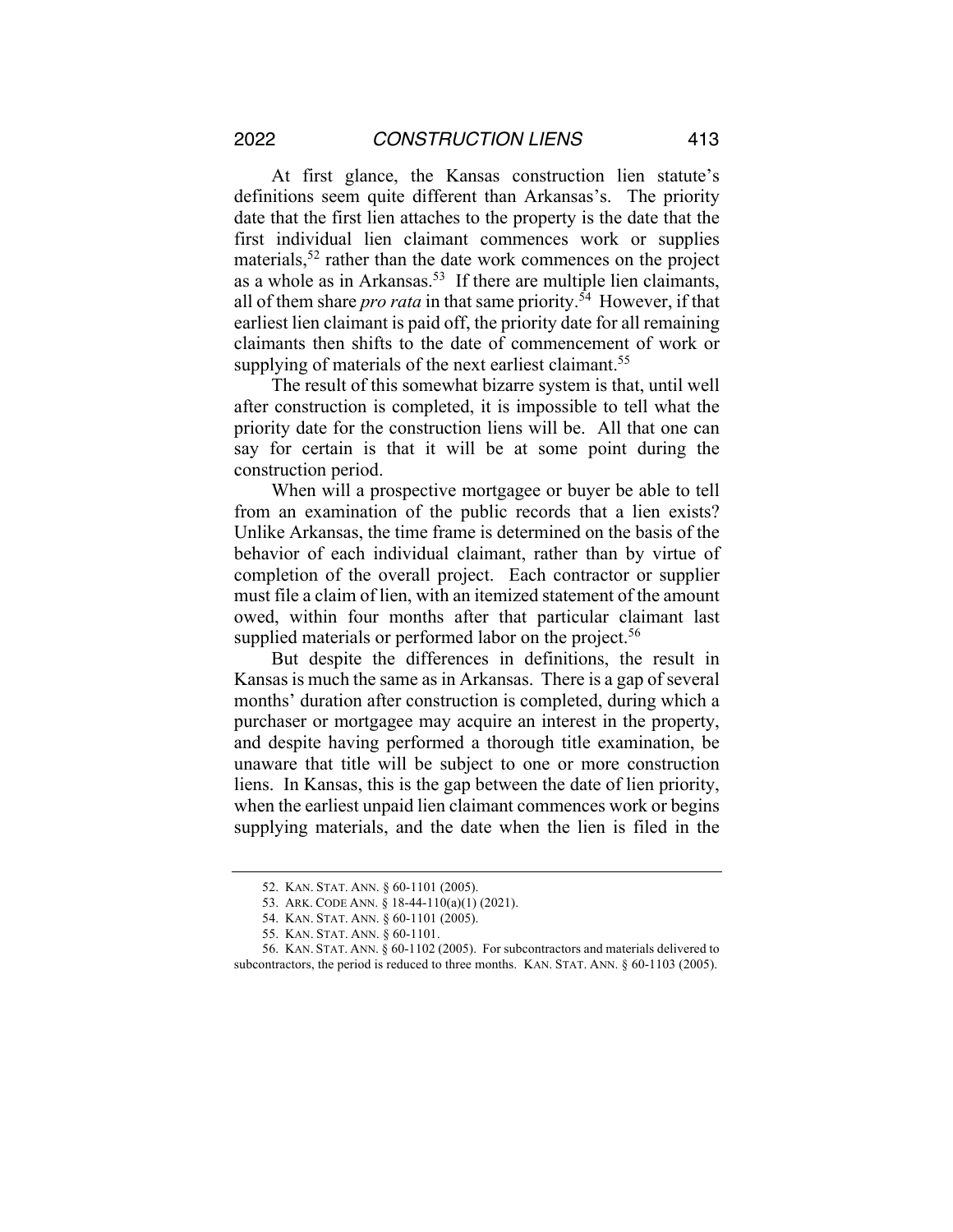public records, which may be as long as three or four months after the last lien claimant completes work or finishes supplying materials. A BFP or mortgagee who buys or lends during this period is left with no protection by the statute. There appears to be no Kansas judicial decision addressing the rights of BFPs.

#### **B. Kentucky**

The rules for establishing and filing a construction lien in Kentucky are similar to those in Kansas. Each claimant's lien relates back, for priority purposes, to the date that the particular claimant began furnishing labor or materials to the job.<sup>57</sup> The claimant must file the claim of lien for record within six months after she or he completes work on the job.<sup>58</sup> Hence it appears that, like Arkansas and Kansas, there is a "gap" during which any buyer or mortgagee, even a good faith taker for value, may be subject to a secret lien.<sup>59</sup> However, the Kentucky statute contains an extremely useful provision for prospective purchasers and mortgagees. It states that:

The lien shall not take precedence over a mortgage or other contract lien or bona fide conveyance for value without notice, duly recorded . . . unless the person claiming the prior lien shall, before the recording of the mortgage or other contract lien or conveyance, file . . . a statement showing that he has furnished or expects to furnish labor or materials, and the amount in full thereof. $60$ 

A subsequent buyer or lender $61$  might at this point wonder: am I protected by this statute as a bona fide taker for value without notice? The meaning of the value part of this phrase seems simple; I have paid or lent a substantial amount of consideration.

<sup>57.</sup> KY. REV. STAT. ANN. § 376.010(1) (West 2002).

<sup>58.</sup> KY. REV. STAT. ANN. § 376.080 (West 1990).

<sup>59</sup>*. Compare* KY. REV. STAT. ANN. § 376.010(1) (West 2002), *with* KY. REV. STAT. ANN. § 376.080 (West 1990) (demonstrating the apparent gap between the date of priority and the date when the lien is filed in the public records).

<sup>60.</sup> KY. REV. STAT. ANN. § 376.010(2).

<sup>61.</sup> Despite the somewhat ambiguous wording of the statute, it is clear in the cases that the "without notice" phrase applies to takers of mortgages as well as grantees of deeds. *See, e.g.*, Grider v. Mut. Fed. Sav. & Loan Ass'n, 565 S.W.2d 647, 649 (Ky. Ct. App. 1978).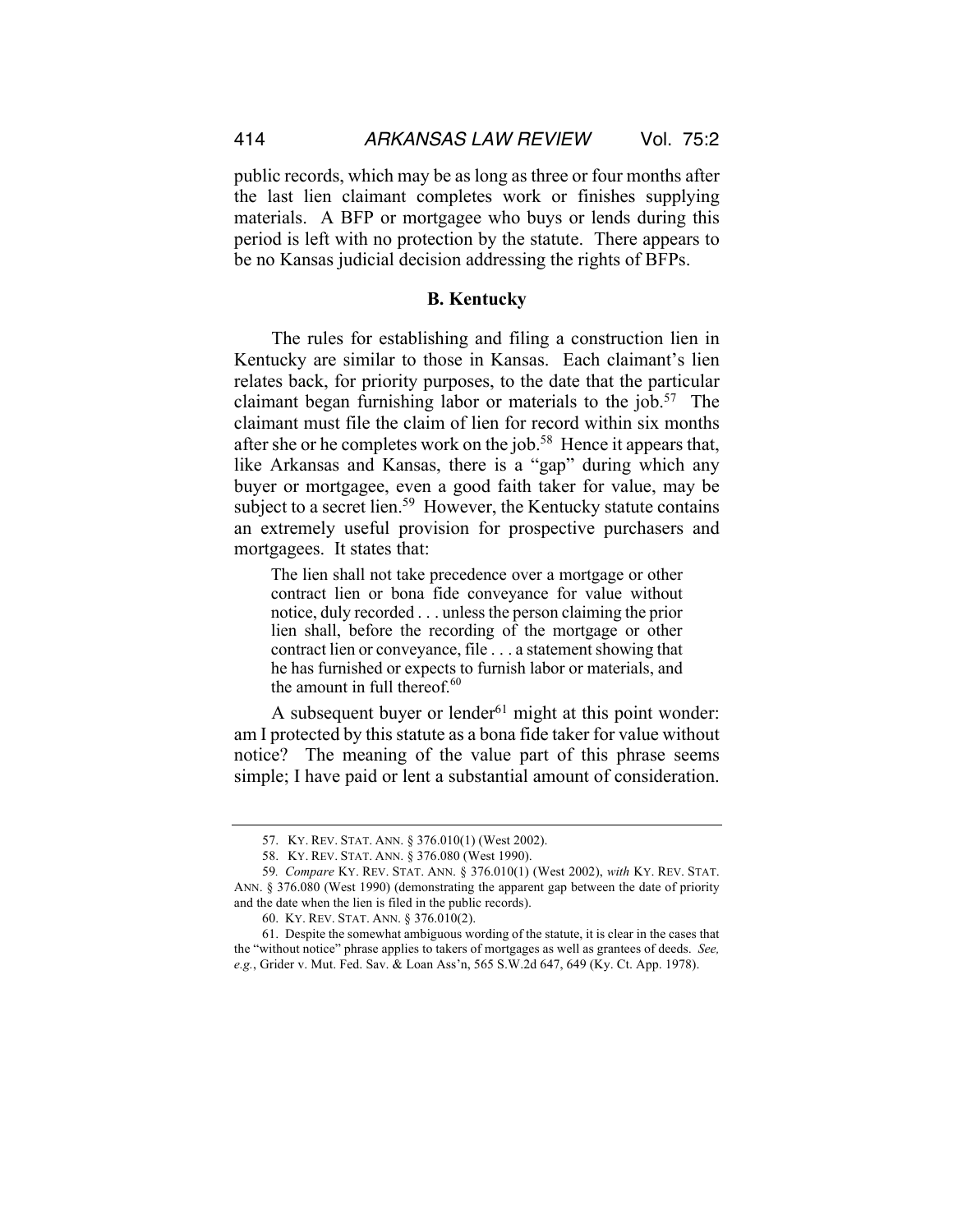But do I have notice? What does notice mean? Is notice that there was work done or materials supplied to the site sufficient? What about notice that a contractor or supplier did work or supplied materials, but has not yet been paid? Or suppose I have notice that the contractor or materials supplier intends to file a notice of lien? Which of these forms of notice, if any of them—all of which are something short of the actual filing of a notice of lien, which I can discover by means of a title examination—will deprive me of my BFP status?

Fortunately, a Kentucky case provides a clear answer: the grantee or mortgagee will be held to have enough notice to lose BFP status only if she or he knows that there is a prospective lienor who in fact intends to file a claim of lien, or if she or he knows that there are delinquent amounts owed to a prospective lienor and that the owner is unable to pay them.<sup>62</sup> Where does this leave a prospective buyer or mortgagee? Obviously, such a party will perform a title examination in the ordinary course of events. If no recorded statements from potential lienors are found in this search, and if the buyer or mortgagee is not aware of any contractor or supplier performing work or supplying materials to the property within some reasonable prior period—say, eighteen months<sup>63</sup>—the buyer or mortgagee can be reasonably sure of being classified as a BFP and taking free of any liens that might be subsequently filed. Note that only actual knowledge of the subsequent purchaser or mortgagee is relevant; the Kentucky Court of Appeals, at least, has taken the view that constructive notice is not relevant in assessing whether the subsequent party is a BFP.64

<sup>62</sup>*. Id.* at 649-50.

<sup>63.</sup> This figure is arrived at by taking the six-month period for filing of liens after completion of the lienor's work or final supplying of material and adding a generous estimate of the time required for construction—say, twelve months. This last figure might be varied depending on the type of property and construction.

<sup>64</sup>*. Grider*, 565 S.W.2d at 649. This view is not inevitable, however. The court could have said that the subsequent party should be held to have inspected the property, detected that some work had been done on it, and inquired how long ago and by whom the work was done. In the actual case such a discussion would, however, have been dictum, since the subsequent mortgagee was fully aware of the contractor's work on the property, as the loan in question was a construction loan. *Id.* at 648.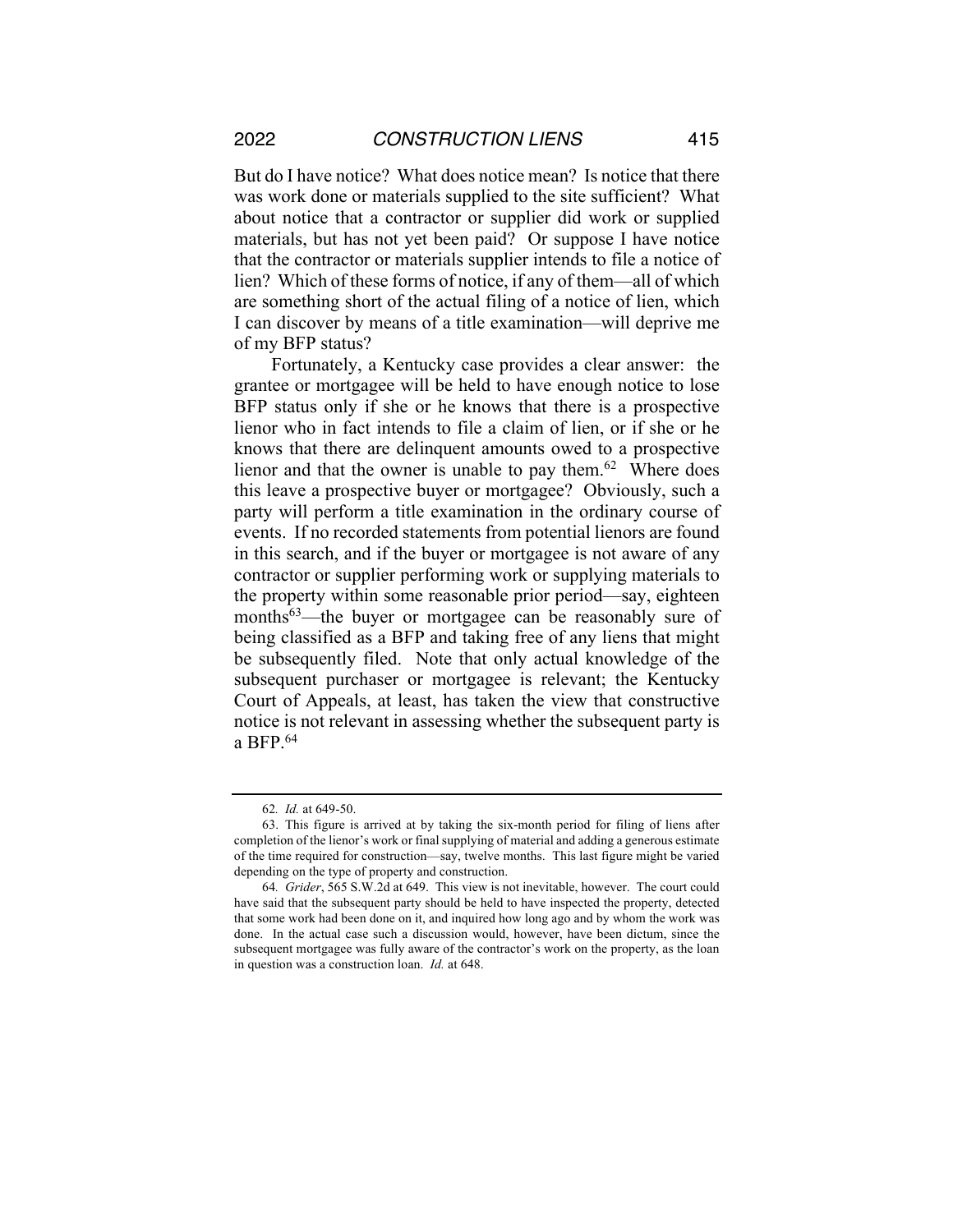If any recorded statements are found, or if the buyer or mortgagee is aware from other information of the existence of any contractors or suppliers, the only safe course of action is to insist on lien waivers from them, showing that they have been paid in full and hence will not file claims of lien. It would make little sense for a subsequent party who knows about a contractor or materials supplier to rely on the definitions of BFP discussed above—that is, that the potential lien claimant is not planning on filing a lien, or that the owner has sufficient funds to pay the claimant's unpaid bill—as a way of achieving priority; it is much simpler and more certain to insist on a lien waiver.

In conclusion, how good is the Kentucky statute's protection of BFPs? Good, but not perfect. There is still some risk. A subsequent buyer or mortgagee might honestly have no knowledge of the existence of a lien claimant, but the lien claimant might assert priority, claiming that the subsequent taker had actual knowledge of the lien claimant's existence and that the claimant intended to file a lien or was unpaid and that the owner lacked the funds to pay the claimant's bill. Conceivably the trier of fact could believe the lien claimant's allegations and the lien could be granted priority over the BFP. After all, lacking subjective knowledge and convincing a court of that lack of knowledge are two different things, potentially with different outcomes. There is no way to prevent this risk, although it might be passed to a title insurer, with a suitable affidavit provided by the purchaser or mortgagee.

Nonetheless, the Kentucky statute provides much better protection against construction liens for BFPs than any of the other statutes we have discussed—provided, of course, that the BFP is willing to go to the trouble of obtaining lien waivers from every contractor and supplier who has filed a recorded notice as provided by the Kentucky statute, as well as every contractor and supplier of whom the BFP is actually aware.

#### **C. Mississippi**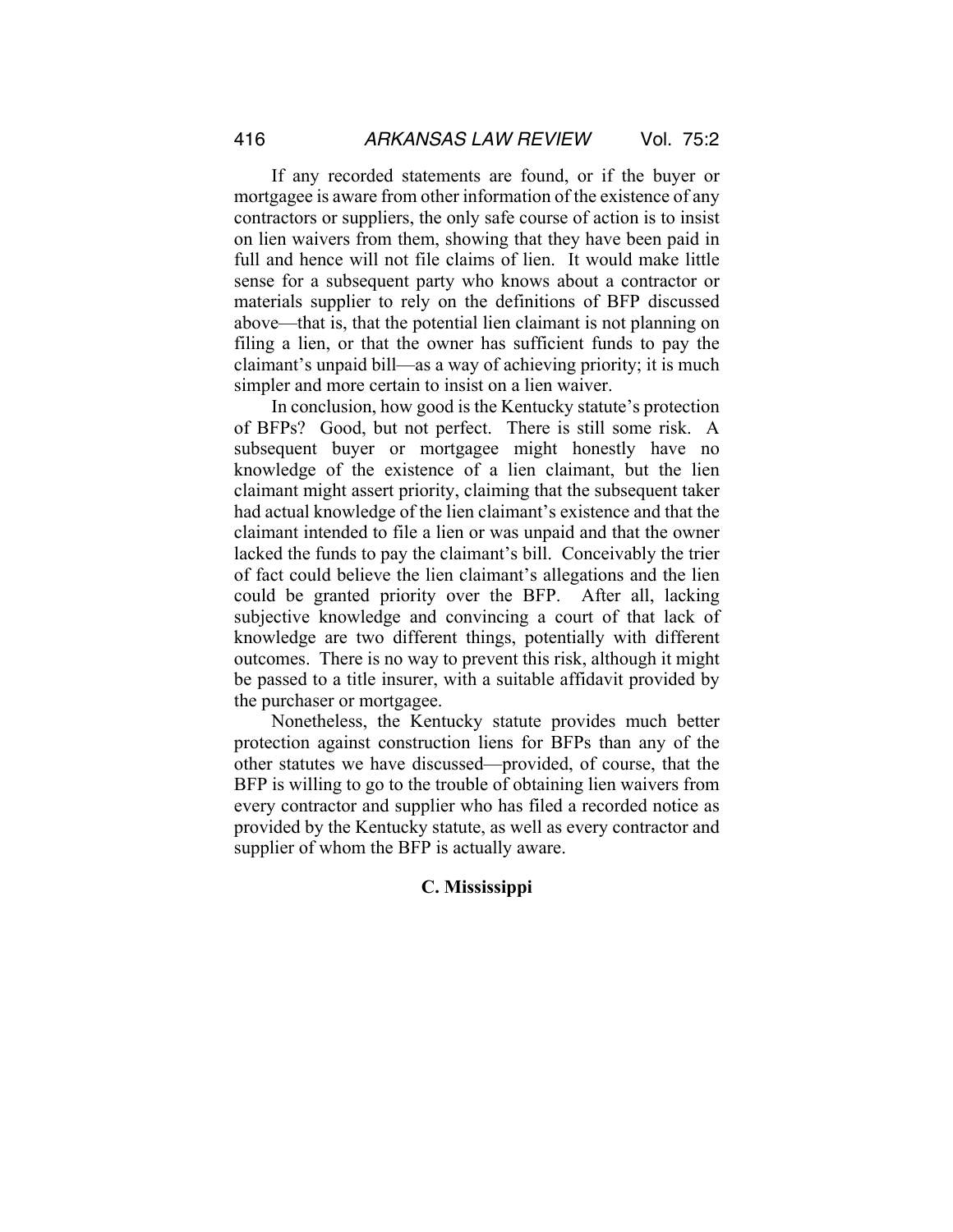The Mississippi legislature radically revised its construction lien statutes in 2014.65 Under the new statute, liens have no "relation back" priority. An individual lienor's lien arises and takes its priority only from the date that it is recorded.<sup>66</sup> That means that the grantee of any mortgage or deed to the property that is recorded prior to a particular mechanics' lien will take free and clear of that lien.<sup>67</sup> Likewise, the grantee of any mortgage or deed recorded after a particular lien is filed will take subject and subordinate to that lien.<sup>68</sup> Each lien stands on its own and gets its own priority date as of the date it is filed of record, so far as third parties are concerned.69

No issue can arise with respect to a grantee or mortgagee having notice (constructive, inquiry, or actual) of a lien that a contractor, subcontractor, or materials supplier intends to file or has the right to file but has not yet filed; the statute provides that the lien simply does not exist until it is actually filed of record. In effect, the statute is a pure "race" recording statute. Notice or BFP status is of no consequence.<sup>70</sup> From the viewpoint of subsequent purchasers or mortgagees, this is the best of all possible worlds; such a party who performs a "clean" title examination can be absolutely certain to take free of construction liens.

#### **D. Missouri**

The basic pattern of early priority and late filing of construction liens which we have seen in Arkansas and Kansas is

<sup>65</sup>*. See* Clyde X. ("Trey") Copeland, III & Robert P. Wise, *Expansion of Mississippi's Construction Lien Laws to Include Mississippi Subcontractors, Materialmen, Consulting Engineers, and Surveyors*, 84 MISS. L.J. 905, 908 (2015).

<sup>66.</sup> MISS. CODE ANN. § 85-7-405(1)(b) (2014).

<sup>67.</sup> Copeland, *supra* note 65, at 952-53.

<sup>68</sup>*. Id.*

<sup>69</sup>*. Id.*

<sup>70.</sup> As early as 1906, prior versions of the Mississippi mechanics lien statute protected BFPs by providing that the lien would "take effect as to purchasers or incumbrancers for a valuable consideration, without notice thereof, only from the time of commencing suit to enforce the lien." MISS. CODE ANN. § 3058 (1906). *See* McKenzie v. Fellows, 52 So. 628, 628 (Miss. 1910). The present version of the lien statute drops this language, presumably because it would now be irrelevant, since BFP status is irrelevant in a pure "race" regime.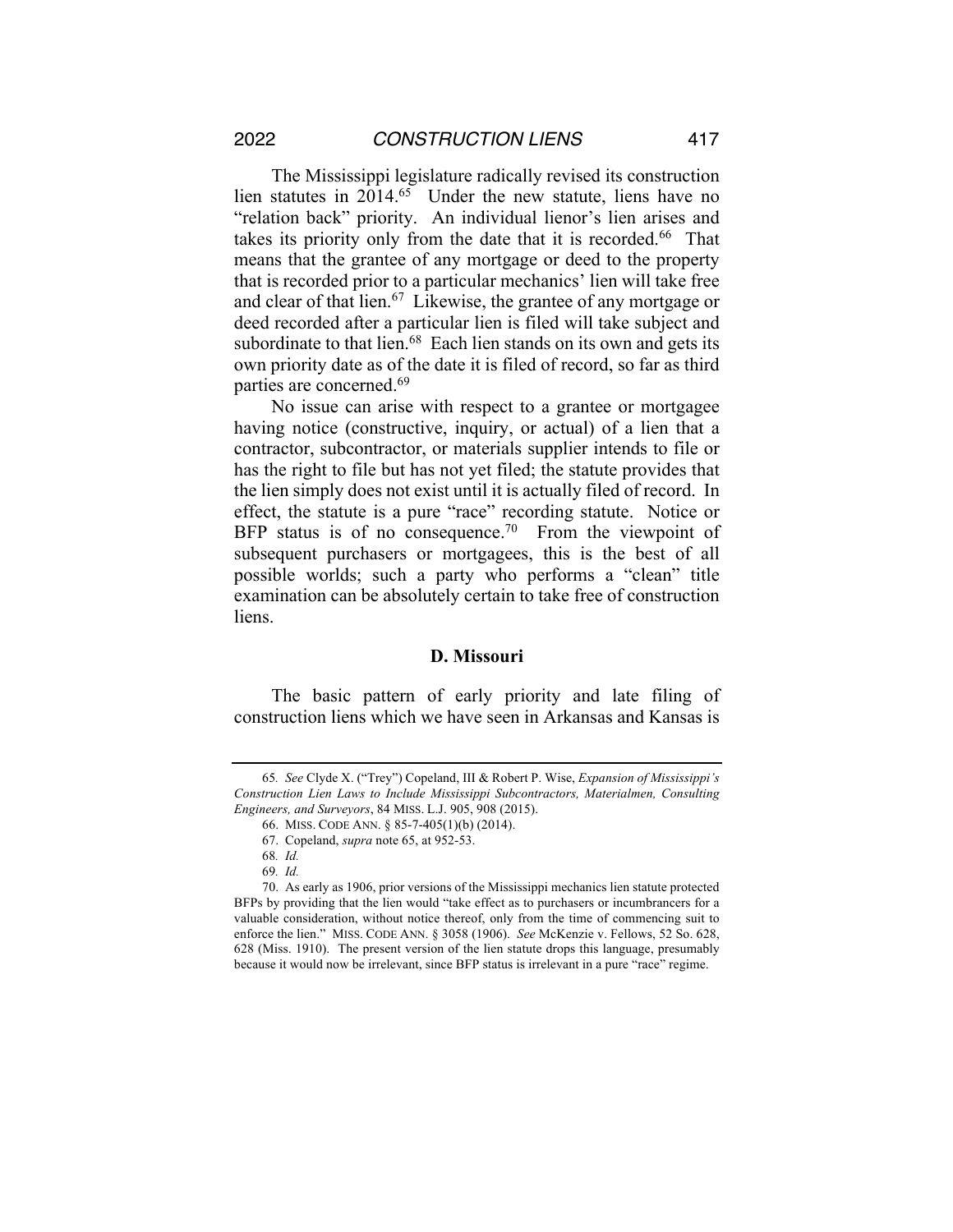also applicable in Missouri. The priority date for all liens "relates back" to the date when work on the overall project commences often termed the "first spade" rule.<sup>71</sup> The claim of lien must be filed within six months after the claim accrues,<sup>72</sup> a phrase that has been construed to mean six months after the last work has been performed or materials delivered.73 There is thus a wide gap period within which a BFP might buy or take a mortgage (or in Missouri, more likely a deed of trust) on the property, unaware from a title examination or an inspection of the property that there is an impending filing of a lien. How would such a case be handled in Missouri?

There are indeed reported Missouri cases in which a purchaser was held to be subject to a lien that was not yet filed of record at the time of the purchase, but in each of these cases the transferee was fully aware of the construction project, and indeed, construction was still ongoing at the time of the sale.<sup>74</sup> Thus, the purchaser in these cases was emphatically not a BFP. By negative inference, we might suspect that a BFP would take free of an unfiled mechanics' lien in Missouri, but there is no authority to help us determine whether this is so, or if it is, how to define the parameters of BFP status in Missouri.<sup>75</sup> Unfortunately, there is simply no express answer to our question in statutory or case law.

#### **E. Oklahoma**

In Oklahoma mechanics' liens follow the "first spade" rule; all liens take their priority from the date the building or project

<sup>71.</sup> MO. REV. STAT. § 429.060 (1939). Technically, this date establishes priority only for a lien on the land. MO. REV. STAT. § 429.050 (1939) gives the properly perfected lienor a lien on the buildings or improvements even as against preexisting mortgages and other encumbrances. *See* Bob DeGeorge Assocs., Inc. v. Hawthorn Bank, 377 S.W.3d 592, 598- 99 (Mo. 2012).

<sup>72.</sup> MO. REV. STAT. § 429.080 (2007).

<sup>73</sup>*. See* United Petroleum Serv., Inc. v. Piatchek, 218 S.W.3d 477, 482-83 (Mo. Ct. App. 2007).

<sup>74.</sup> Lee & Boutell Co. v. C. A. Brockett Cement Co., 106 S.W.2d 451, 459-61 (Mo. 1937); Williams v. Chi., S.F. & C. Ry. Co., 20 S.W. 631, 633, 642 (Mo. 1892); McAdow v. Sturtevant, 41 Mo. App. 220, 224-25, 228, 231 (Mo. Ct. App. 1890).

<sup>75</sup>*. See supra* notes 63-67 and accompanying text.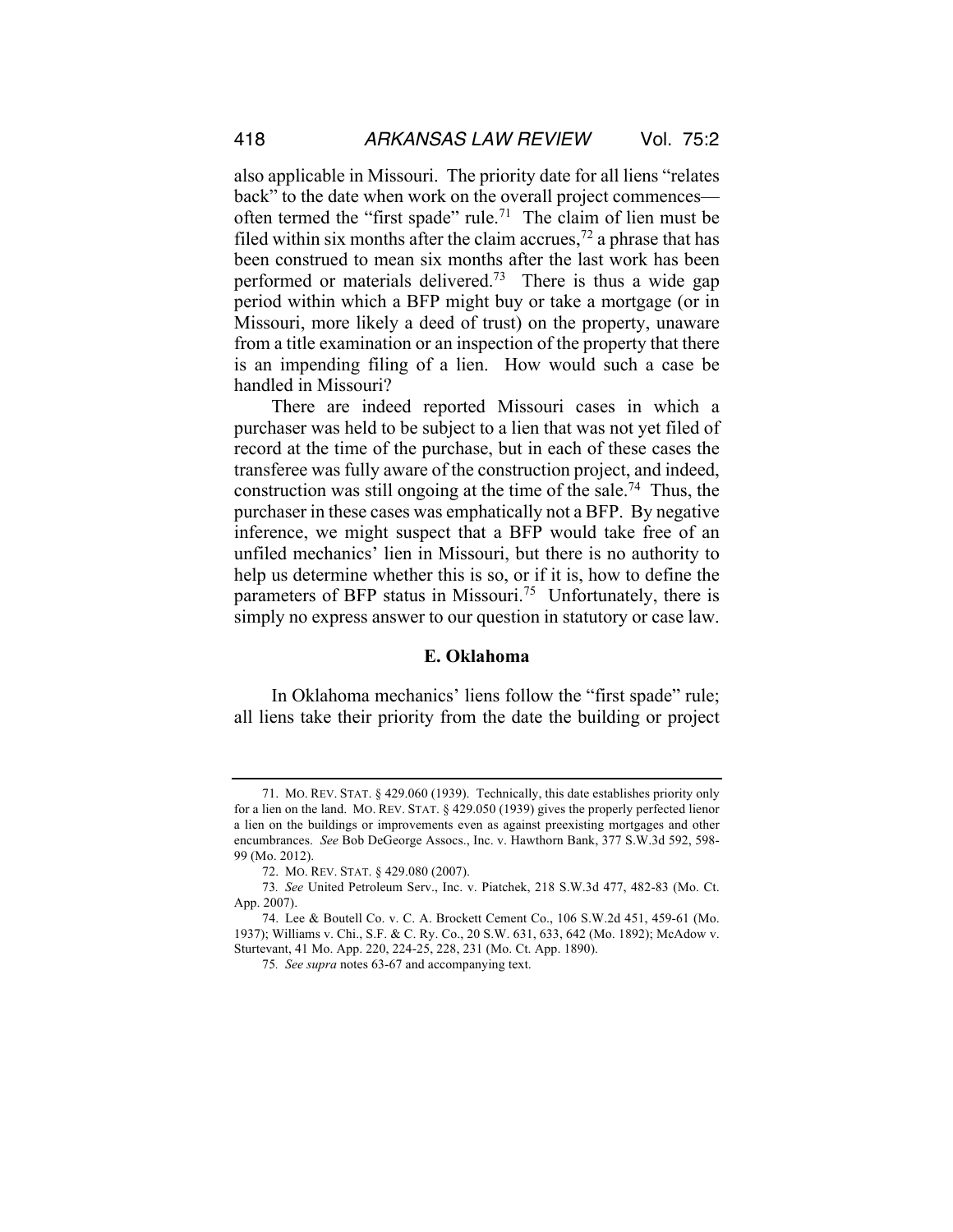commences.76 It has been said that the recording requirement of the Oklahoma mechanics' lien statute exists to protect BFPs.77 However, since recording need not occur until four months after the last material or equipment used on said land was furnished or the last labor was performed under the contract,  $78$  recording is a very ineffectual method of protecting BFPs. Like Arkansas, Kansas, and probably Missouri, there is a wide time gap within which a purchaser or mortgagee might acquire or take a security interest in the property without any protection from the recording system. No judicial decision seems to address protection for BFPs.

#### **F. Tennessee**

Tennessee's statutes contain an unusual provision allowing a contractor to record an acknowledged form of the construction contract in the records of the register of deeds in the county where the real estate is located.<sup>79</sup> If such a recording is made, it immediately gives notice to any subsequent purchaser or encumbrancer of a mechanics' lien that may arise in favor of the contractor.80 If the contract is not thus recorded, the contractor must record a notice of lien within ninety days after the improvement is completed or abandoned.<sup>81</sup> If this time deadline is met, the lien's attachment dates back to the time of visible commencement of operations on the improvement—the "first spade" rule; ${}^{82}$  if it is not met, there is no relation back, and the lien attaches only when it is recorded.83

<sup>76.</sup> OKLA. STAT. tit. 42, § 141 (2013).

<sup>77.</sup> Davidson Oil Country Supply Co., Inc. v. Pioneer Oil & Gas Equip. Co., 689 P.2d 1279, 1280 (Okla. 1984).

<sup>78.</sup> OKLA. STAT. tit. 42, § 142 (1980).

<sup>79.</sup> TENN. CODE ANN. § 66-11-111 (2007).

<sup>80.</sup> TENN. CODE ANN. § 66-11-111. The contract may be recorded at any time up to ninety days after the improvement is completed or abandoned. TENN. CODE ANN. § 66-11- 112(a) (2007).

<sup>81.</sup> TENN. CODE ANN. § 66-11-112(a).

<sup>82.</sup> TENN. CODE ANN. § 66-11-104(a) (2013).

<sup>83.</sup> TENN. CODE ANN. § 66-11-112(a).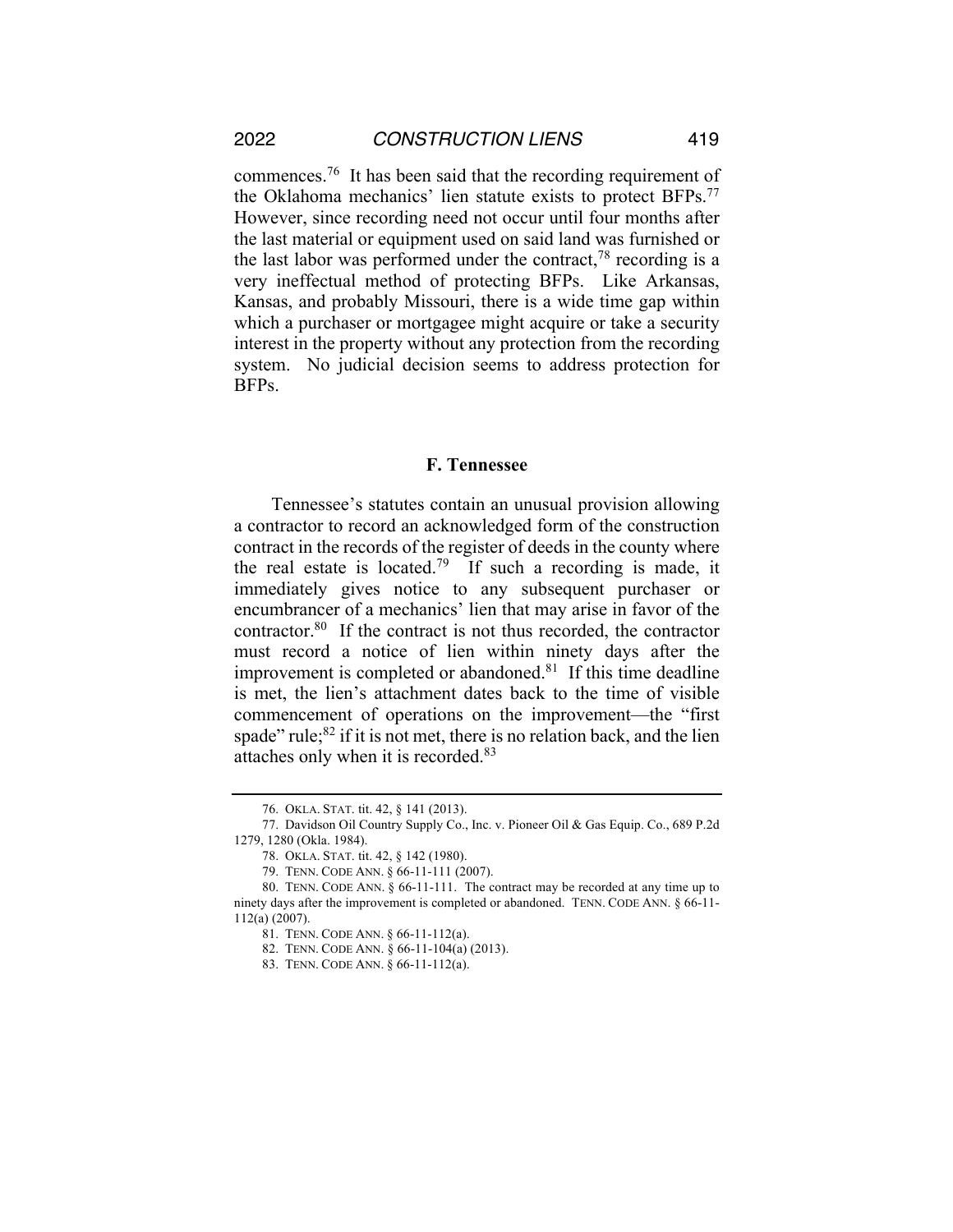Thus, Tennessee follows the pattern we have already seen in Arkansas, Kansas, likely Missouri, and Oklahoma, with one exception: the possibility that that the lienor will have recorded a copy of the construction contract at an early stage, thus giving notice of his or her potential lien rights to prospective purchasers or lenders. Obviously, anyone considering buying or lending on property and finding, in a title examination, a construction contract recorded recently,<sup>84</sup> will be well advised to obtain a lien waiver from such a contractor.

Hence, if no contract is recorded, the "gap" period, during which a BFP will be subject to a lien that relates back to the commencement of the project, is fairly narrow: ninety days from the time the lien claimant completes or abandons his or her work. Nonetheless, the risk is present, and nothing in the Tennessee statute or judicial decisions appears to protect BFPs against it.

#### **G. Texas**

Texas, rather oddly, recognizes two categories of mechanics' liens: constitutional<sup>85</sup> and statutory.<sup>86</sup> A constitutional lien, in principle, is self-executing and takes effect without any filing by the lien claimant unless the property is a homestead. $87$  A statutory lien $88$  requires compliance with specific procedures, including the filing for record of an affidavit of claim by the fifteenth day of either the third or fourth month after the month the contractor or supplier has completed, terminated, or abandoned work on the improvement, depending on the circumstances.89

<sup>84.</sup> A prime contractor's lien lasts for one year after completion or abandonment of the improvement. TENN. CODE ANN. § 66-11-106 (2007). Subcontractors' and materials suppliers' liens last for only ninety days after completion of work or the furnishing of materials. TENN. CODE ANN. § 66-11-115(b) (2007).

<sup>85.</sup> TEX. CONST. art. XVI, § 37.

<sup>86.</sup> TEX. PROP. CODE ANN. § 53.021 (West 2022).

<sup>87</sup>*. See* First Nat'l Bank v. Whirlpool Corp., 517 S.W.2d 262, 267 (Tex. 1974).

<sup>88.</sup> TEX. PROP. CODE ANN. § 53.021.

<sup>89.</sup> TEX. PROP. CODE ANN. § 53.052 (West 2022). The deadlines indicated in the text take effect in 2022. Relevant circumstances include whether the claimant is a prime contractor or a subcontractor or supplier and whether the real estate is residential. The details are not significant for our purposes.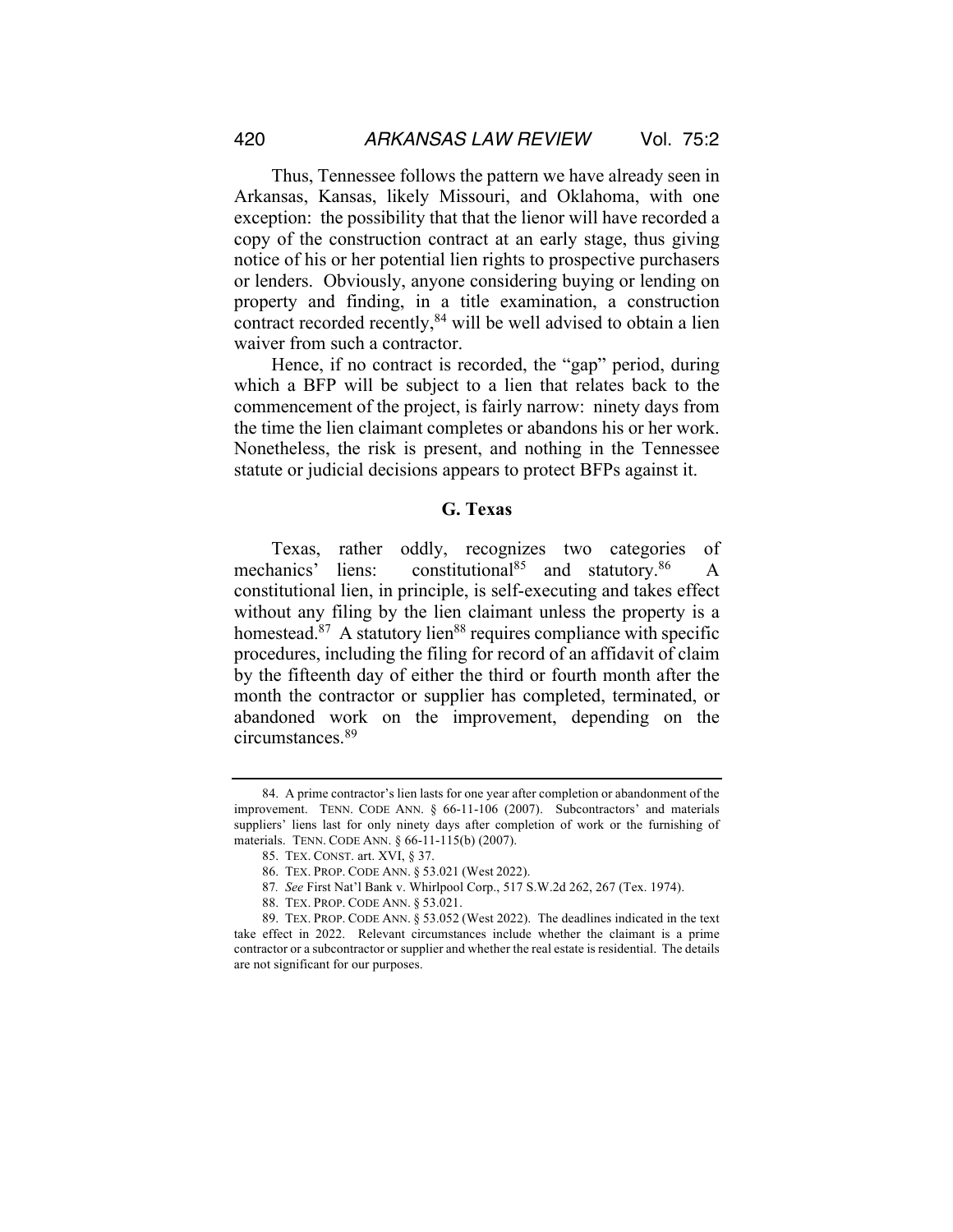The constitutional lien might seem preferable from the viewpoint of lien claimants, since it takes effect automatically and requires no filing.<sup>90</sup> However, it is subject to several important limitations. It operates only in favor of prime contractors—those who deal directly with the owner of the property—and not for subcontractors.<sup>91</sup> It is available only for improvements to an "article" or "building," while the statutory mechanics' lien can also cover architects, engineers, surveyors, landscape providers and installers, and demolition workers.<sup>92</sup>

Significantly for our purposes, constitutional mechanics' liens are said not to be binding on BFPs.93 This rule is detrimental to a lien claimant, and is viewed as a reason for a claimant not to rely on a constitutional lien, or to file for record an affidavit of lien in order to prevent BFPs from arising.<sup>94</sup> From the viewpoint of purchasers and lenders the rule seems beneficial, but it is not quite the panacea that they might hope, in part because BFP is narrowly defined. A purchaser or creditor who has seen the construction in process of completion<sup>95</sup> (or presumably, one who has other actual knowledge of it) is deemed to be aware that mechanics' liens may be filed, and thus is not considered a BFP. That seems fair enough. The cases all involve newly constructed houses, and it is reasonable to expect someone who buys a new

<sup>90.</sup> However, if the property is a homestead, the contractor and owner must enter into a written contract; both spouses must sign if the owner is married, and the contract must be filed for record with the county clerk's office. Additional requirements apply if the contract is for remodeling. *See* TEX. PROP. CODE ANN. § 53.254 (2022); TEX. CONST. art. XVI, § 50; J. PAULO FLORES, TEXAS RESIDENTIAL CONSTRUCTION LAW MANUAL § 6:7 (2021).

<sup>91.</sup> The latter are covered by the statutory lien. TEX. PROP. CODE ANN. § 53.021.

<sup>92.</sup> FLORES, *supra* note 90, § 6:2; TEX. PROP. CODE ANN. § 53.021.

<sup>93</sup>*. See, e.g.*, Tex. Wood Mill Cabinets, Inc. v. Butter, 117 S.W.3d 98, 105 (Tex. App. 2003).

<sup>94</sup>*. See* FLORES,*supra* note 90, §§ 6:2, 6:12. The affidavit is the same form that is used to perfect a statutory mechanics lien. *See* TEX. PROP. CODE ANN. § 53.054(a) (1997).

<sup>95</sup>*. See* FLORES, *supra* note 90, § 6:12. The other cases cited by *Tex. Wood Mill Cabinets, Inc.* for this proposition probably all involve fact patterns in which the purchaser actually saw the ongoing construction. *See, e.g.*, Valdez v. Diamond Shamrock Refin. & Mktg. Co., 842 S.W.2d 273, 276 (Tex. 1992); Inman v. Clark, 485 S.W.2d 372, 374 (Tex. Civ. App. 1972). *Wood v. Barnes* does not expressly state that the purchaser saw the construction, but the timing of the purchase, when compared with the date of recording of the affidavit of claim of lien, strongly suggests that the purchasers either saw the construction or were actually aware that it had just been completed. 420 S.W.2d 425, 427 (Tex. Civ. App. 1967)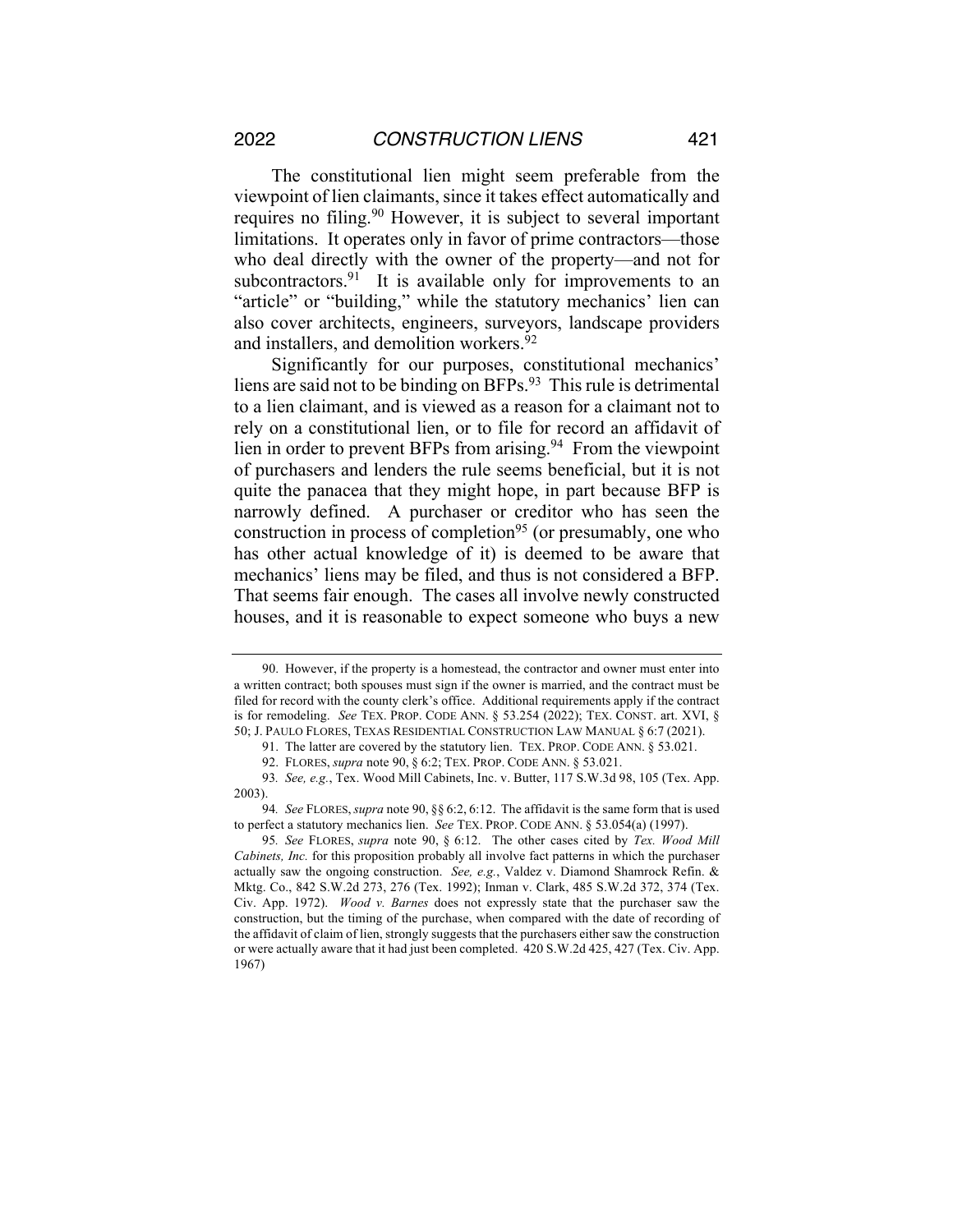house to obtain a list of contractors and suppliers from the seller and insist on lien waivers from them.96 It is not clear what a Texas court would do with a case in which work has recently been completed but the purchaser or creditor is unaware of it; a new roof, a repaved parking lot, or a new HVAC system might provide an example. Would the court hold that the purchaser or creditor should have discovered the construction work, and hence is not a BFP? The answer is uncertain.

If the lienor files for record an affidavit claiming a constitutional lien, but does so after the property has been sold or mortgaged by the owner, the situation becomes even murkier. This is what occurred in *Wood v. Barnes*. 97 Putting aside the notice that the purchaser received from viewing the construction itself, as discussed above, the court in that case seems to hold that the filing of the affidavit gave the purchaser notice of the lien even though it was filed *after* the purchaser bought the property. "The [buyers] having purchased the property before the expiration of the 120-day period [allowed for filing the affidavit] must take constructive notice<sup>98</sup> of [the lienor's] existing right to file his affidavits."99 In other words, a purchaser has constructive notice of an affidavit that might be recorded in the future! $100$  Placing this conclusion on the ground of constructive notice seems to make no sense at all; one might as well say that, if the lienor ever files an affidavit of claim within the allowed statutory period, the protection for BFPs is simply nonexistent.<sup>101</sup>

101. Incidentally, why the *statutory* time limit for filing the affidavit should be binding in the case of a *constitutional* mechanics lien is a mystery that has not been satisfactorily

<sup>96.</sup> There remains, of course, the problem of the seller who dishonestly fails to disclose a complete list of contractors and suppliers.

<sup>97.</sup> 420 S.W.2d at 427.

<sup>98</sup>*. Id.* at 428. It is unclear whether the discussion in the opinion about constructive notice is mere dictum, in light of the fact that the buyers saw the ongoing construction and hence arguably had actual knowledge of the construction contracts. *See Inman*, 485 S.W.2d at 374.

<sup>99</sup>*. Wood*, 420 S.W.2d at 428.

<sup>100.</sup> Flores agrees with this interpretation of the case. *See* FLORES, *supra* note 90, § 6.14: "When a lien affidavit is filed after the property is sold by the owner who contracted for the improvements, the purchaser is deemed to have constructive notice of a contractor's right to assert a lien for the statutory period, even where the filing period commenced prior to the purchase." Apparently *contra*, *see* Atkinson v. Swoboda, No. 01-94-00510-CV, 1997 WL 94358 at \*6 (Tex. App. Mar. 6, 1997).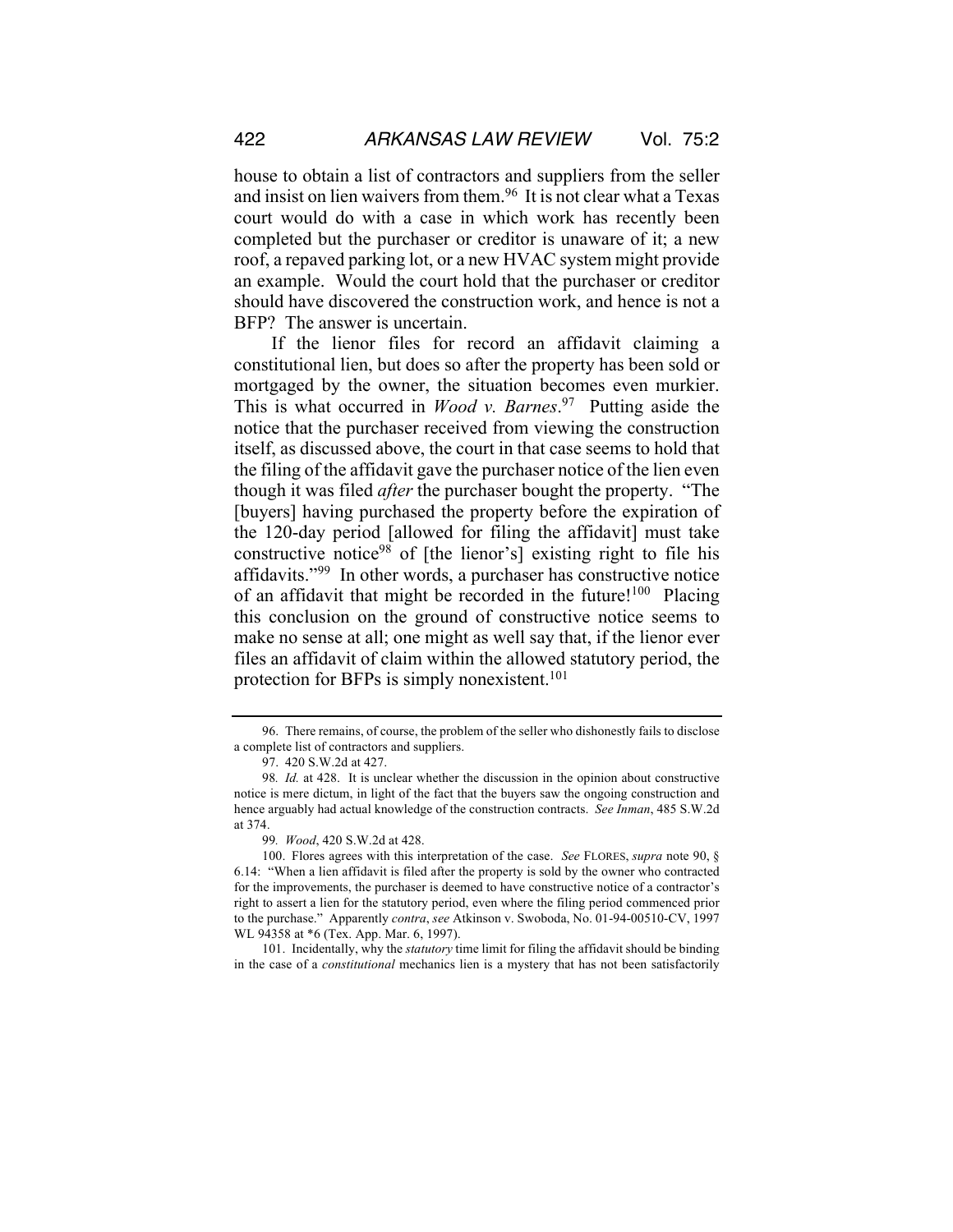One can only conclude that the apparent protection for BFPs against constitutional mechanics' liens in Texas is, to put it mildly, confusing. For statutory mechanics' liens on the other hand, there is no confusion because there is no protection. For priority purposes, both constitutional and statutory liens relate back to the commencement of construction.<sup>102</sup> Thus for statutory liens, Texas is similar to the other "first spade" states we have discussed, and there is ample opportunity for a BFP to suffer an unwarranted loss of priority to a construction-lien claimant.

One additional factor can affect the rights of potential BFPs in Texas. If the property in question is a homestead, a mechanics' lien claimant must execute a written contract with the owner (and if the owner is married, with his or her spouse) before commencement of work or furnishing of materials.103 The contract must be recorded in the county clerk's records.<sup>104</sup> While the statute states no time deadline for the filing of the contract, it is likely to be filed shortly after its execution.<sup> $105$ </sup> Once recorded, the contract itself will, of course, give subsequent purchasers and mortgage lenders notice of the contractor's identity and the fact of the construction project, and thus preclude them from becoming BFPs as to that project if a constitutional mechanics' lien is claimed.106 It will also warn them that they will need to obtain a lien waiver from that contractor.<sup>107</sup>

To summarize, can a prospective BFP or mortgagee take free of a mechanics' lien in Texas? In theory the answer is probably yes, but only if a set of conditions is met—conditions which, in

explained, but it is. *See* Detering Co. v. Green, 989 S.W.2d 479, 481 (Tex. App. 1999); FLORES, *supra* note 90, § 6.14.

<sup>102.</sup> TEX. PROP. CODE ANN. § 53.124 (West 2021) (statutory liens); Tex. Wood Mill Cabinets, Inc. v. Butter, 117 S.W.3d 98, 105 (Tex. App. 2003) (discussing constitutional liens).

<sup>103.</sup> FLORES, *supra* note 90, § 5.12.

<sup>104.</sup> TEX. CONST. art. XVI, § 50(a)(5); TEX. PROP. CODE ANN. § 53.254(a)-(c), (e) (West 2022). See *Cavazos v. Munoz* for a comprehensive explanation. 305 B.R. 661, 666 (S.D. Tex. 2004). *See also* TEX. PROP. CODE ANN. § 53.254(g) (discussing how, for homesteads, additional language must also be included in the affidavit claiming a lien discussed in the text); Morrell Masonry Supply, Inc. v. Loeb, 349 S.W.3d 664, 670 (Tex. App. 2011) (holding a claimed lien invalid for failure to include the required language).

<sup>105.</sup> TEX. CONST. art. XVI, § 50(a)(5).

<sup>106.</sup> TEX. CONST. art. XVI, § 50(a)(5).

<sup>107.</sup> TEX. CONST. art. XVI, § 50(a)(5).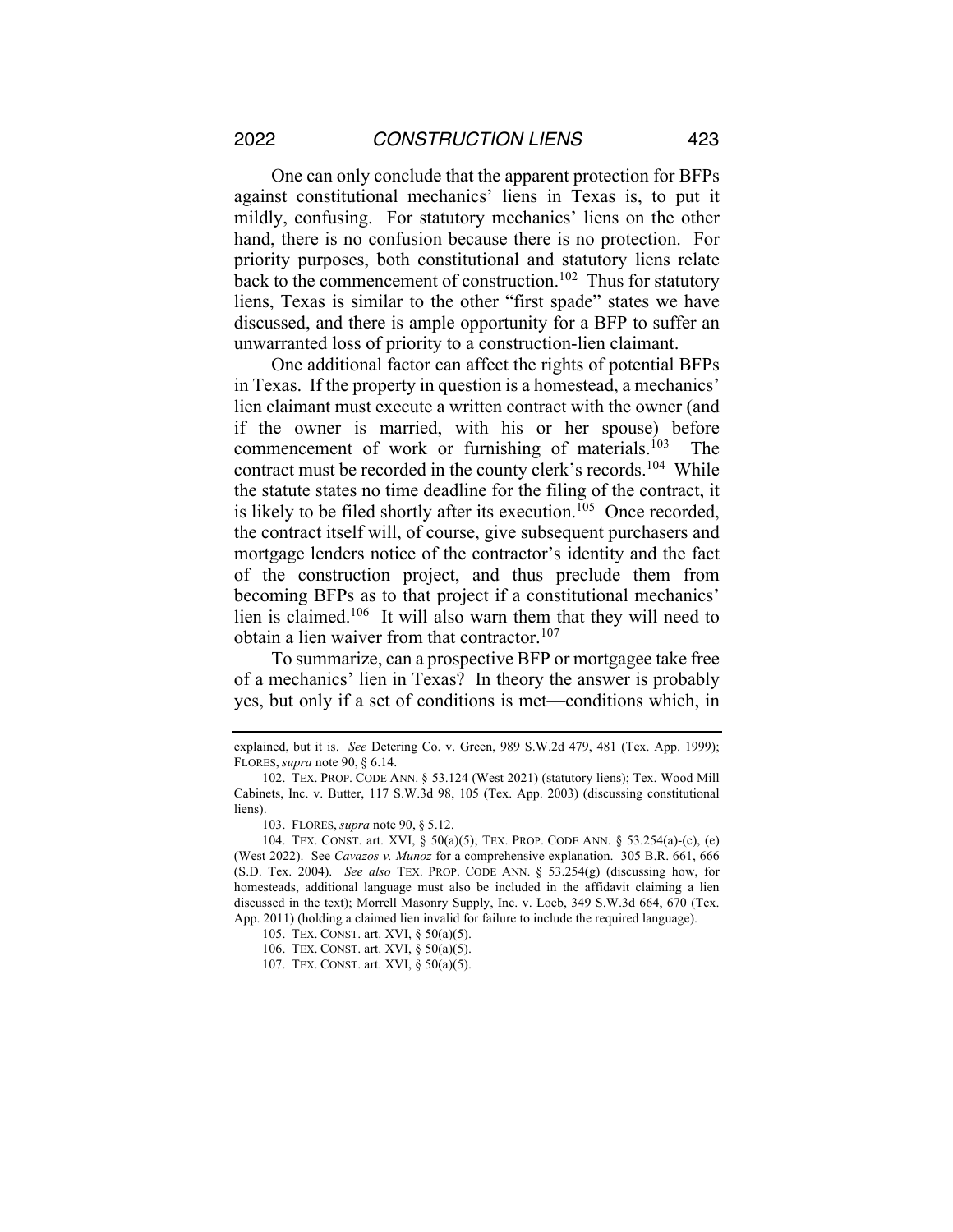the aggregate, seem quite improbable. They are as follows: (1) the lien claimant opts to claim a constitutional rather than a statutory lien; (2) the property in question is not a homestead, or if it is, the purchaser or mortgagee acquires its interest before the lien claimant records the construction contract; (3) the purchaser or mortgagee does not see the ongoing construction or otherwise gain any actual knowledge of it before acquiring its interest; and (4) the lien claimant does not record an affidavit of lien claim within the time limit allowed by the statute. If these conditions are met, the purchaser or lender will probably prevail unless a Texas court holds that BFP status should be denied because the purchaser or mortgagee *should* have been aware of the recent construction on the property, $108$  even though she or he was not. In sum, there is a high risk in Texas that a BFP will be held subject to unrecorded mechanics' liens.

#### **VI. WHAT SHOULD BE DONE?**

The survey of Arkansas and surrounding states in the previous section is sufficient to illustrate that the "gap" problem with mechanics' liens is a real problem, and that situations can and do arise in which purchasers and lenders who would ordinarily be considered BFPs can and sometimes do unfairly lose priority to mechanics' liens. Indeed, it is widely assumed that if visible construction is going on or has recently occurred, a purchaser or mortgagee is bound to know about it and cannot be considered a BFP at all.<sup>109</sup> This assumption is simply unjust; it

<sup>108.</sup> Perhaps such a duty might exist because the purchaser or mortgagee should have made a more careful or thorough inspection of the property. On this point there seems to be no clear Texas case authority. *See, e.g.*, Apex Fin. Corp. v. Brown, 7 S.W.3d 820, 832 (Tex. App. 1999) (remanding this issue to the trial court for finding of fact).

<sup>109.</sup> This assumption is built into the lien statute in Minnesota. Like a great many states, the Minnesota statute provides for a common priority date for all liens, but with apparent protection for BFPs:

All liens, as against the owner of the land, shall attach and take effect from the time the first item of material or labor is furnished upon the premises for the beginning of the improvement, and shall be preferred to any mortgage or other encumbrance not then of record, unless the lienholder had actual notice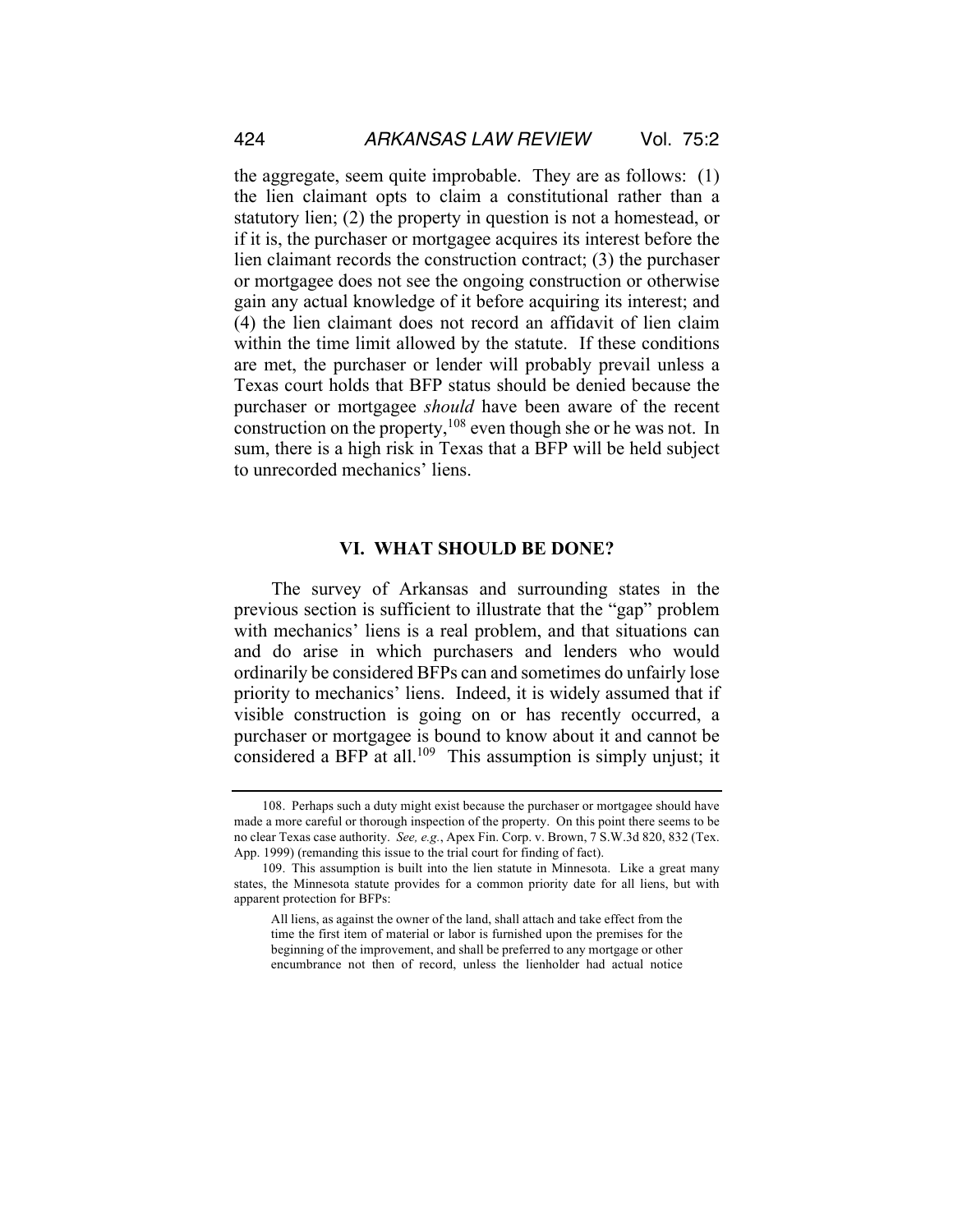fails to consider whether the construction is sufficiently obvious, and whether the subsequent purchaser or creditor can tell that it has occurred recently enough that a legitimate lien can still be filed by a contractor or supplier on account of it. A system that relies on this sort of guesswork is sloppy and unfair to buyers and lenders. To the extent that its risks can be passed on to title insurers, it ends up imposing unnecessary costs on all title insurance customers.

What are the alternatives for reform? There are three possibilities available in existing state law, each of which has both advantages and shortcomings.

#### **A. Abrogate "Relation Back"**

Since the fault with the existing system lies in the underlying legal concept of "relation back" of mechanics' liens, the simplest approach is to do away with relation back. In such a regime, a mechanics' lien would take its priority only from the date it was filed of record. In such a system, a purchaser or mortgage lender would determine whether there were any existing liens by performing (or having its title insurer perform) an ordinary title examination. No special risk would be involved. From the viewpoint of buyers and lenders, this sort of system would be ideal.

One might say that moving to such a system would be politically impossible, since the construction industry would oppose it so vigorously. However, it is precisely the system Mississippi adopted in 2014.110 One of its apparent faults is that each subcontractor and supplier gets its own individual priority date, determined by its recording date. That produces a result that may seem arbitrary, as compared with most states that assign a

thereof. As against a [BFP], mortgagee, or encumbrancer without actual or record notice, no lien shall attach prior to the actual and visible beginning of the improvement on the ground . . . .

MINN. STAT.  $\S$  514.05(1) (2022). The protection for BFPs turns out to be relatively meaningless, since once the beginning of actual and visible construction has occurred, no one can be a BFP! *See* Richards v. Sec. Pac. Nat'l Bank, 849 P.2d 606, 612 (Utah Ct. App. 1993).

<sup>110.</sup> MISS. CODE ANN. § 85-7-405(1)(b) (2014).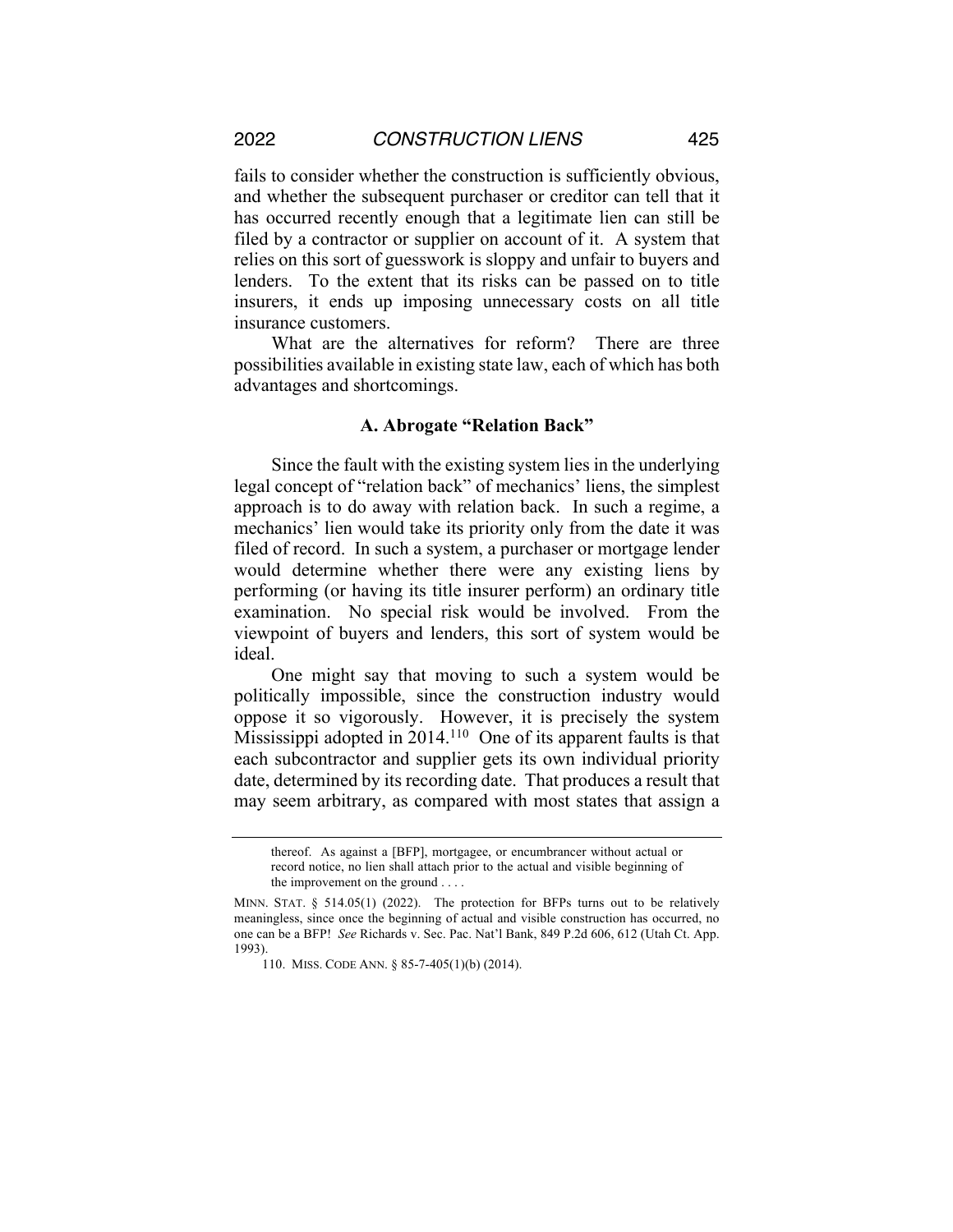common priority date to all lien claimants—commonly the date of commencement of construction—and allow all claimants *pro rata* claims against the property, an arguably more equitable arrangement. In Mississippi, it was unnecessary to justify moving away from such a *pro rata* system, since prior to the 2014 revamping of the statute, subcontractors had no lien rights at  $all.^{111}$  In most states, a shift to a Mississippi-type system is difficult to conceive politically.

## **B. Require Advance Recording of a Notice of Work by Prospective Lienors**

Under this concept, a mechanics' lien could relate back to some early, common lien date, such as the date of commencement of construction, but only if the lien creditor had filed for record a notice that she or he was providing labor or materials for the job before a subsequent purchaser or creditor acquired an interest in the property. The notice would not be a claim of lien, but only a sort of placeholder, notifying the world that the party filing it would have the right to claim a lien in the future. Application of this rule would have the effect of allowing any purchaser or lender, by performing a title examination, to compile a list of contractors or suppliers from whom it would be necessary to obtain lien waivers. The Kentucky statute adopts this rule with respect to BFPs.112

Such a system would be much preferable, from the subsequent purchaser or lender's viewpoint, to attempting to get a list of contractors and suppliers from the owner of the property or general contractor. It would eliminate the risk that the owner or general contractor might lie or forget to include someone who should have been included on the list, as well as the risk that the job itself might be unnoticeable, so that the subsequent purchaser would not think to ask for a such a list. Instead, the title examination would produce a definitive and reliable list of parties from whom lien waivers needed to be obtained.

<sup>111.</sup> MISS. CODE ANN. § 85-7-405(1)(b).

<sup>112.</sup> KY. REV. STAT. ANN. § 376.010(1) (West 2002).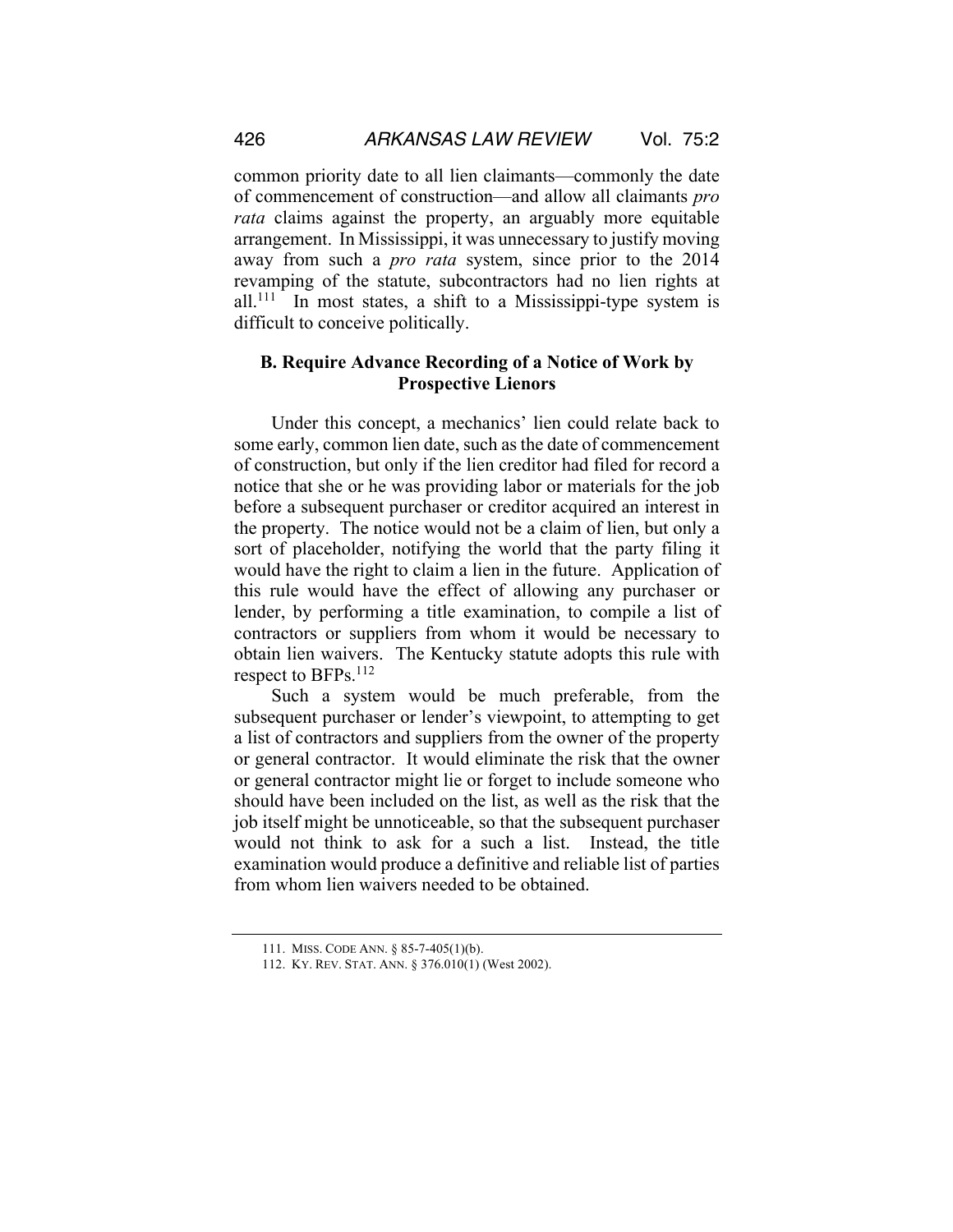Nonetheless, such a system is not as desirable from the BFP viewpoint as the first solution mentioned above, the abrogation of the "relation back" concept. The reason is that it would still force the subsequent purchaser or lender to go through the administrative burdens of the lien waiver process, which is tedious and fraught with some potential for error. But it would be a great improvement over the present system.

From the viewpoint of prospective lien claimants, the burden of recording a notice of this sort is relatively slight, and one of which they could hardly complain. A contractor or materials supplier could accomplish the filing with a one-page printed form, without the help of a lawyer, and with a minimal fee. This approach would go a long way toward balancing the scales of fairness between construction lien claimants and BFPs.

#### **C. The Uniform Construction Lien Act's Approach**

In 1987 the Uniform Law Commission promulgated the Uniform Construction Lien Act ("UCLA"). The act was not the product of independent drafting, but was derived by splitting out Article Five of the Uniform Simplification of Land Transfers Act, $113$  which had itself been promulgated in 1977 but which had achieved only one adoption,  $1^{14}$  and publishing it as a separate act. That article in turn had been roughly based on the Florida mechanics' lien statute.

The UCLA takes a novel approach to establishing construction lien priority while at the same time protecting the rights of BFPs and lenders. As will be seen, its approach is complex—indeed, its very complexity may explain its lack of adoptions—but functional. While it seems highly unlikely that the UCLA is going to gain any future adoptions at this point, it provides a rather ingenious point of reference for our discussion

<sup>113.</sup> NAT'L CONF. OF COMM'RS ON UNIFORM STATE L., AM. BAR ASS'N, UNIFORM CONSTRUCTION LIEN ACT 5 (1987) [hereinafter UCLA]; *see also* Sara E. Dysart, *USLTA: Article 5 "Construction Liens" Analyzed in Light of Current Texas Law on Mechanics' and Materialmen's Liens*, 12 ST. MARY'S L.J. 113, 116-118 (1980).

<sup>114.</sup> Nebraska adopted the construction lien article of USLTA and adopted it as a freestanding act in 1981; NEB. REV. STAT. §§ 52-125 to -159.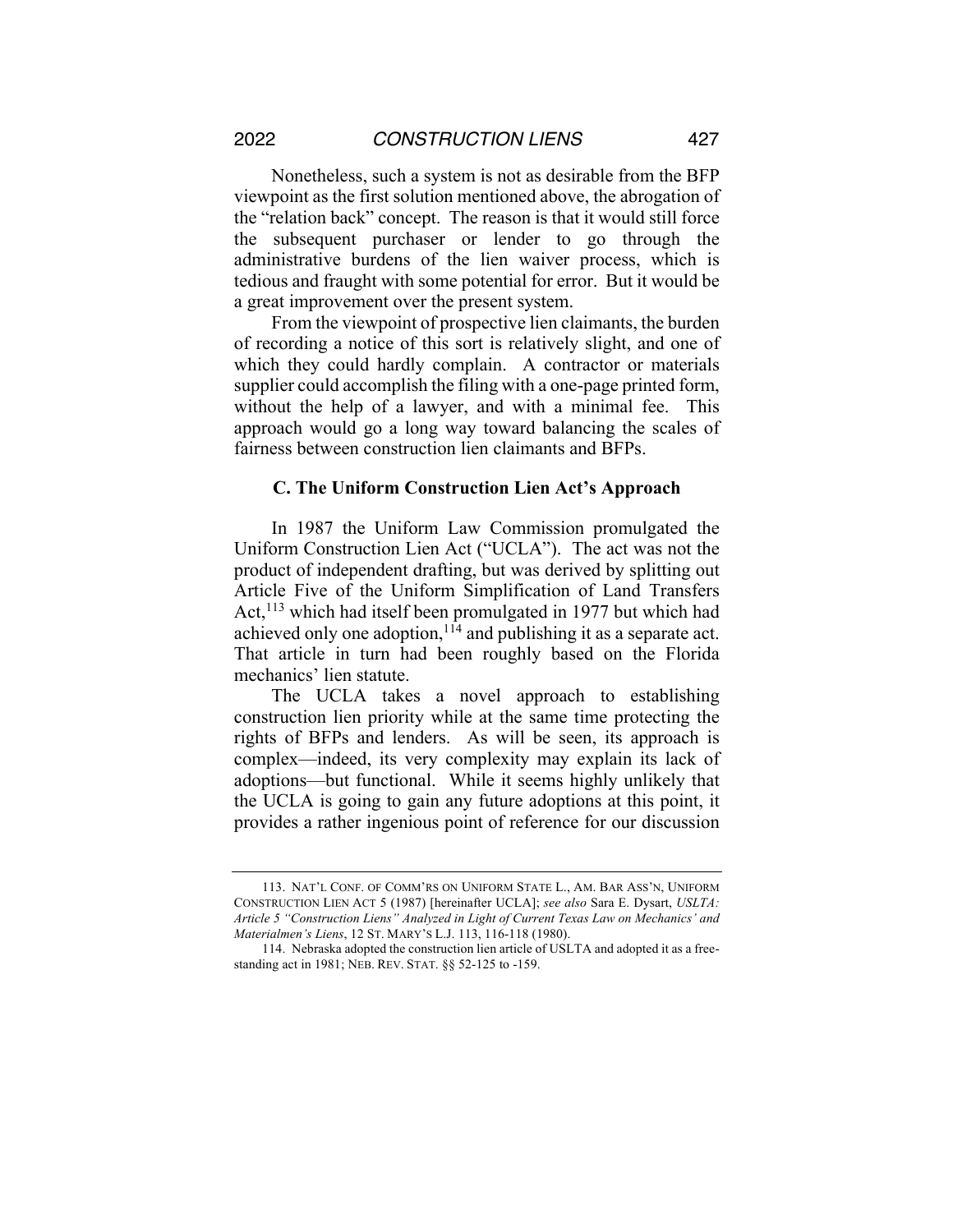here. It hinges on the concept of a recorded "notice of commencement."

Under the UCLA a notice of commencement may be recorded either by the owner of the property (which would ordinarily be the case) or by a prospective lien claimant. The purpose of the notice is to let parties who acquire interests in the property in the future know that there is construction on the real estate which may give rise to lien claims. The notice itself, however, is general, and does not purport to identify prospective claimants. If the notice remains in effect, it provides a priority date, and all lien claims will relate back to the notice's recording date. If no notice is recorded, the priority date is normally the date of visible commencement of work on the project. Ordinarily it is expected that a notice of commencement will be filed.115

If a lien claimant records a lien while a notice of commencement is in effect, $116$  the lien's priority relates back to the date the notice of commencement was recorded. However, an owner can terminate a notice of commencement by recording a notice of termination to take effect at least thirty days in the future, and by sending a notice to all prospective lien claimants who have requested notification of termination. $117$ 

If a purchaser or lender decides to buy or take a mortgage on the property, it will (if well advised) insist that the owner terminate the notice of commencement as described above. When lien claimants receive notice that termination is about to occur, they are warned that they must act promptly to preserve their liens. If they do not record their liens before the thirty-day period expires, they will lose the relation-back benefit. Their priority date instead will become thirty days after the termination date or the date that they actually record, whichever is earlier.<sup>118</sup> Thus,

<sup>115.</sup> UCLA, *supra* note 113, § 301; *Id.* at 8. If no notice of commencement is filed by the owner, a lien claimant can file one later to have benefits described below. *Id.* at 70.

<sup>116.</sup> The notice of commencement is good for the time it states, but at least six months and no more than three years (or one year in the case of a buyer of residential real estate); *Id.* § 301(b).

<sup>117</sup>*. Id.* § 302(a)(1)(iii)-(iv). The owner must also publish notice of the termination and record an affidavit stating that the notice has been sent to all of the claimants who requested it. UCLA, *supra* note 113, § 302(a)(4).

<sup>118</sup>*. Id.* § 208(c).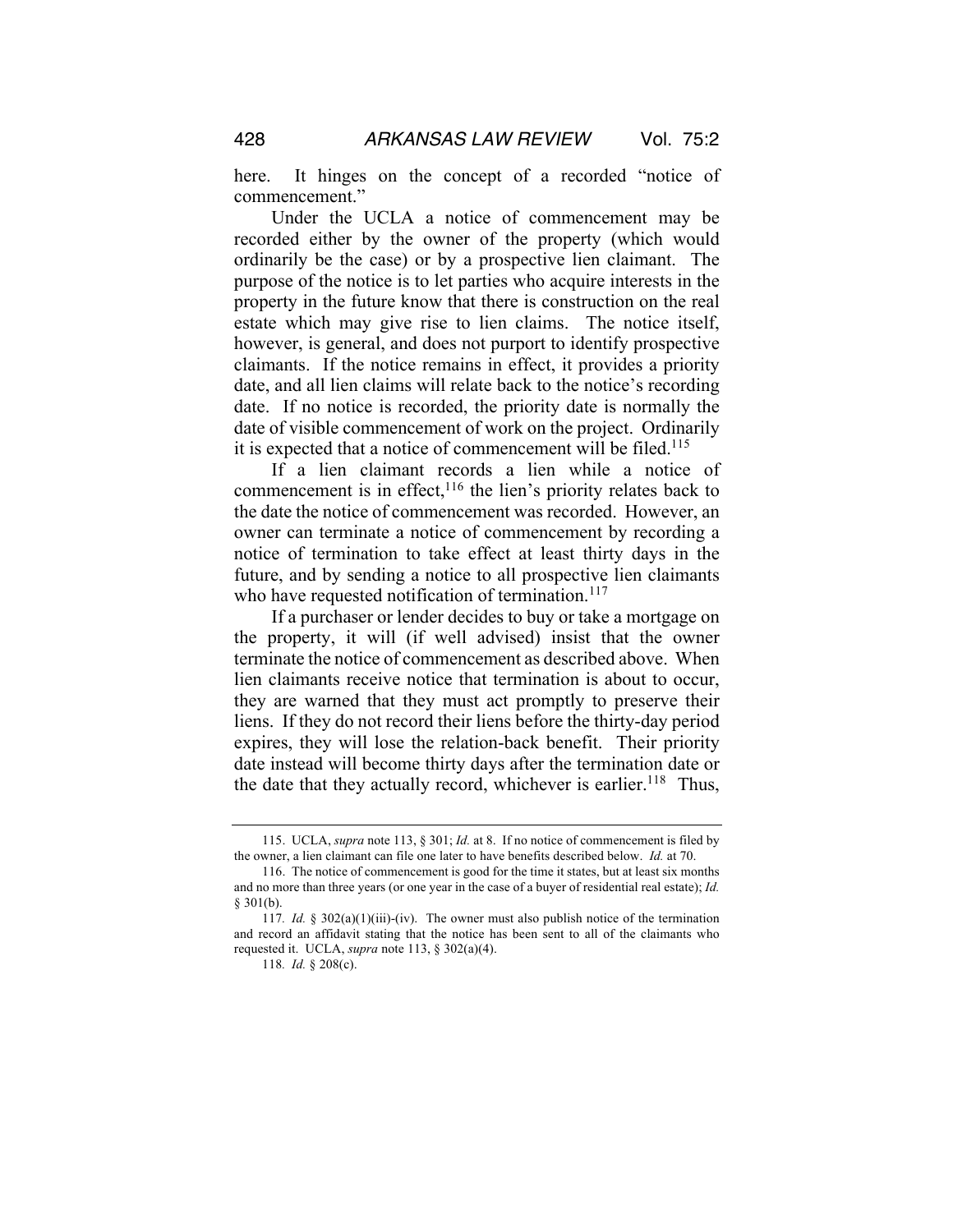they have a strong incentive to record immediately. At the same time, the purchaser or lender who waits until thirty-one days after the termination date of the notice of commencement to close the loan or sale can be certain that its title examination will have identified all construction liens that have any possibility of gaining priority over the new deed or mortgage.

While this system seems complex, it embodies a strong set of benefits:

(a) All lien claimants who request notice of termination of notice of commencement, and who file their liens promptly, get the benefit of equal relation-back lien priority.

(b) All purchasers and lenders can be assured of priority over all construction liens, provided they insist on termination of notice of commencement and are willing to wait at least thirty-one days after the termination takes effect to close their sale or loan.

(c) The priority of lenders and purchasers does not depend on their going through the administrative burden of obtaining lien waivers from potential lien claimants.

Despite these benefits, however, the UCLA's overall structure is daunting to explain. It represents a radical departure from the existing mechanics' lien systems of most states, and it seems improbable that any groundswell of enthusiasm could be generated for its adoption.

#### **CONCLUSION**

As these three alternatives illustrate, the secret lien problem is not insoluble in the context of construction liens. Of the solutions presented, the second is probably the most appealing from a political viewpoint. It requires every subcontractor and supplier who expects to have the benefit of relation-back priority to record a public notice of work. The notice warns future lenders and purchasers that, to be safe from unexpected liens, they must obtain lien waivers from all those who have recorded such notices.